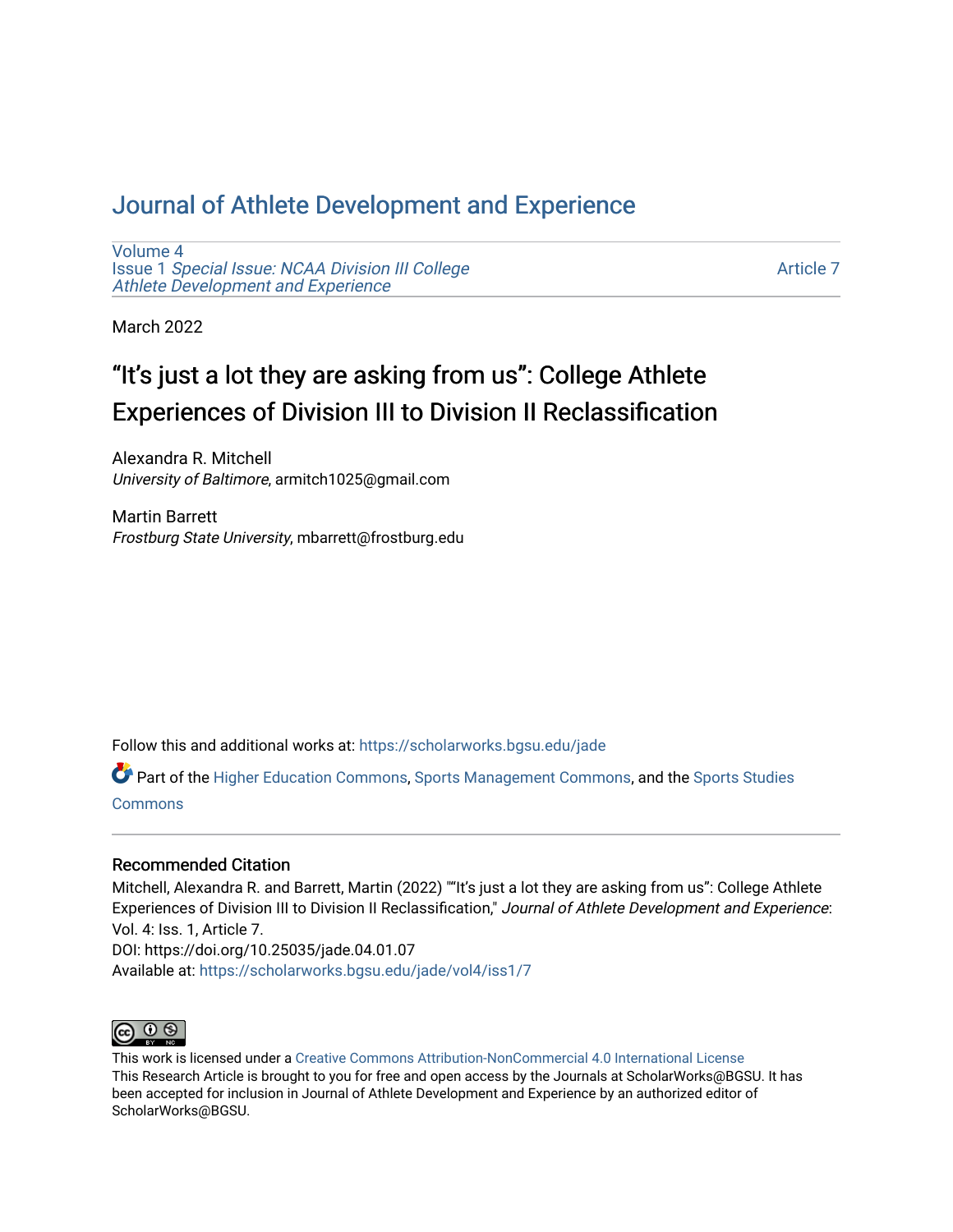## **"It's just a lot** *they* **are asking from** *us***": College Athlete Experiences of Division III to Division II Reclassification**

**Alexandra R. Mitchell Martin Barrett**

University of Baltimore **Frost** Executive State University of Baltimore **Frost** Executive State University

#### A B S T R A C T

*The purpose of this study was to understand the experiences of college athletes directly impacted by their institution's pursuit of gaining membership to a different NCAA division (i.e., divisional reclassification). More specifically, this study sought to understand specific changes that accompany the Division III to Division II transition, which include: 1) divisional philosophy, 2) financial aid, 3) level of competition, 4) athletically related activities, and 5) academic standards. Conceptually, this study was guided by the stress appraisal and coping process. The Brief COPE inventory of coping responses was applied as a framework from which to understand how college athletes coped with the financial, athletic, and academic changes to the college athlete experience. Research participants were Division III college athletes who reclassified with their athletic program to become Division II college athletes, and who participated in semi-structured interviews that allowed for rich descriptions of their experiences through the reclassification process to be captured. Findings suggest reclassification was a relative stressor, meaning the process was perceived as stressful by some but not all the reclassifying college athletes interviewed. In coping with the relative stresses, college athletes demonstrated a greater tendency to engage in emotion-focused coping, which included the venting of emotional distress. More specialist support services are proposed to encourage more problemfocused coping responses among affected college athletes.*

Keywords: appraisal; attribution; college athlete; coping; reclassification; stress

The unique physical and mental demands placed on college athletes at the intercollegiate level are well-established (see Cutler & Dwyer, 2020; Jolly, 2007; Madrigal & Robbins, 2020; Pinkerton et al., 1989; Pritchard & Wilson, 2005; Stevens et al., 2013). Specifically, college athletes must learn to balance athletic, academic, and social demands of the college experience, which renders college athletes distinct from the general incoming student population (Gayles & Baker, 2015). Athletically, college athletes are expected to practice 20 hours per week and compete during their sport season; while academically, college athletes are expected to maintain a minimum grade point average and make satisfactory progress toward their degree in order to maintain athletic eligibility (Gayles  $\&$ Baker, 2015). As a result, balancing these requirements is problematic even for the most capable students (Kissinger et al., 2015). College athletes also face several additional negative and/or threatening events during their college career. For instance, player injuries and interpersonal violence (such as hazing or bullying) present a substantial physical and mental burden (NCAA, 2014). Additional stressors include being cut from a team, losing starting status, reduction or loss of scholarship, and the end of athletic career (Etzel et al., 2006). Yet, one less common but equally as threatening college athlete stressor is the divisional reclassification of the athletic program within which the college athlete participates.

Reclassification is the process where a college or university makes a formal request to the National Collegiate Athletic Association (NCAA) for a change in division membership (Schwarz,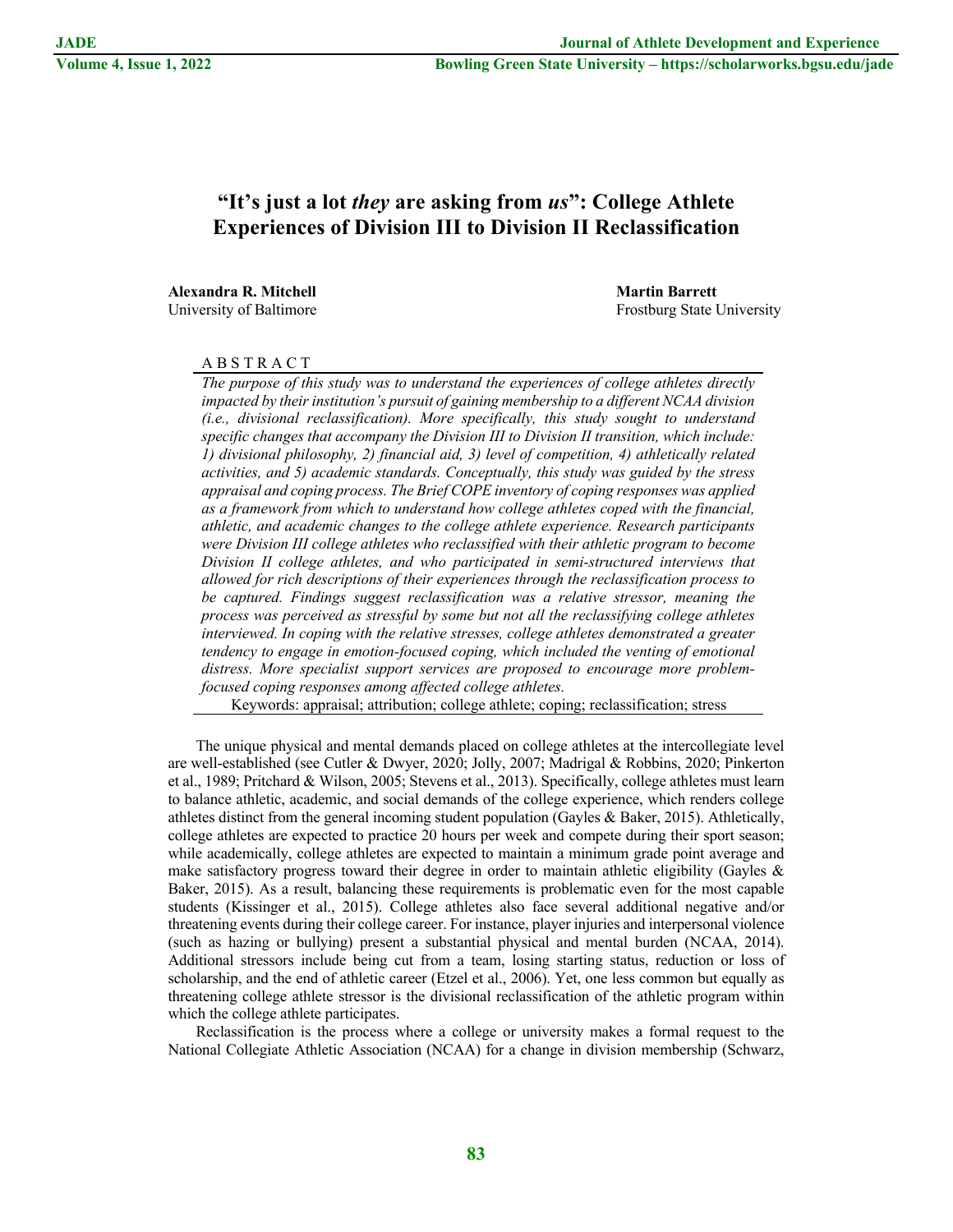1998). When faced with the prospect of divisional reclassification, college athletes have the option to either remain at their current institution or transfer to another institution. Those who decide to remain at their current institution have one of two further options: 1) navigate the reclassification process, or 2) forego athletic participation altogether. Importantly, the Division II membership application does not explicitly require institutions to evidence the support of their existing college athlete body (NCAA, 2020a). Instead, reclassification often is rationalized from an institutional perspective where universities and colleges "plan strategically and assess which NCAA division is better suited for their institution" (Williams et al., 2015, p. 155). As such, reclassification is presented in terms of institutional benefits such as the perceived inherent value of being part of a higher division (Dwyer et al., 2010) that includes increased revenue, prestige, and reputation. The longer-term strategic benefits of reclassification and the marginality of college athletes within strategic decisionmaking reinforces the "increasingly dominant view of college athletes as transient users and consumers" (Snyder, 2013, para. 39). Therefore, college athletes have an assumed lack of control within the divisional reclassification process, which makes this a potentially unique stressor should the reclassification itself crossover with college athletes' four years of athletic eligibility.

The progressively higher levels of competition that accompany upward reclassification require different types of resources to best enable college athlete success (Kissinger et al., 2015). However, Division III to Division II reclassification is a particularly novel upward divisional transition for several reasons. For example, college athletes at Division II are subject to greater academic scrutiny from the NCAA than their Division III counterparts where academic standards are set by the school (NCAA, n.d.a). Additionally, Division II athletics represents the threshold for athletic scholarships. College athletes go from no athletic scholarships in Division III, to partial athletics scholarships where 60% of athletes receive athletics aid (NCAA, n.d.a). As stated by Kissinger et al. (2015), an opportunity exists to investigate institutions who have undergone divisional reclassification to help college athletes more effectively embrace the challenges correlated with the transition. However, by focusing on the Division III to Division II reclassification there is an opportunity to target this investigation – not only where potentially significant athletic, academic, and financial changes accompany reclassification, but also where little is known about how affected college athletes appraise and cope with the related sources of change.

To understand the impact on college athletes of divisional reclassification from Division III to Division II, this study is guided by the following research questions:

**RQ1:** How do college athletes appraise their experiences of change within the Division III to Division II reclassification process?

**RQ2:** How do college athletes cope with the potentially stressful changes that accompany Division III to Division II reclassification?

Accordingly, this study examined the Division II reclassification experiences of college athletes recruited at the Division III level within a single case setting – Mountain State University (MSU, pseudonym). As this study intended to elicit the lived experiences of college athletes, a descriptive research design was implemented involving semi-structured interviews with a sample of college athletes. The result was a better understanding of how divisional reclassification is experienced from a psychosocial perspective.

#### **Background**

Several colleges and universities over recent years have reclassified their athletic programs. As examples, California Baptist University was accepted into Division I reclassification from Division II in July 2018 (California Baptist University Athletics, 2018) and Dixie State announced a similar move in January 2019 (DSU Athletic Media Relations, 2020). Much of the scholarly research focusing on college athletes' experiences of divisional reclassification considers similar transitions to the pinnacle of intercollegiate athletic competition (i.e., Division I). For example, Kissinger et al.'s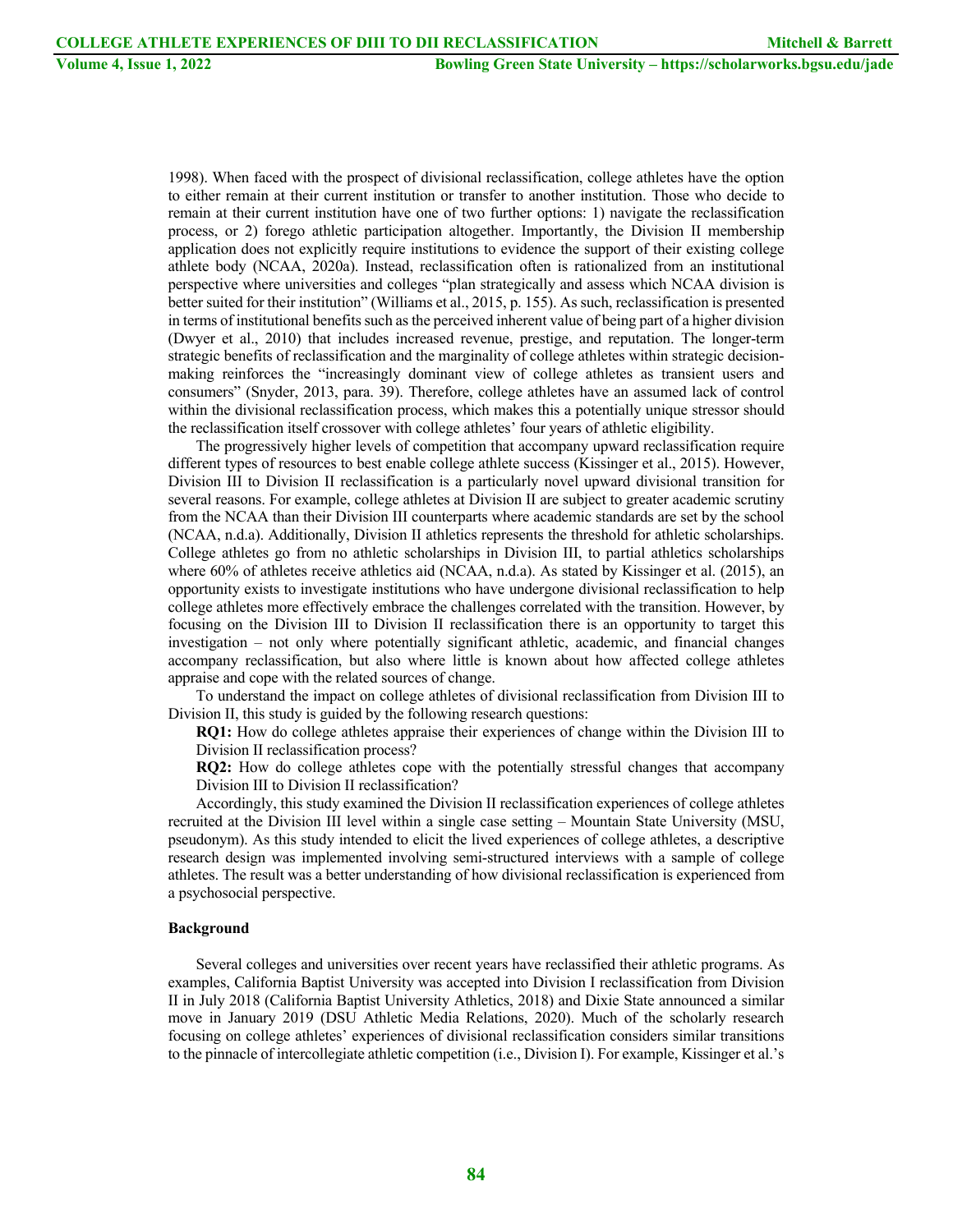(2015) research on Division II to Division I reclassification established that college athletes face several challenges as a result of reclassification, including how to manage their financial aid, maintain satisfactory academic progress, and transition successfully into post-collegiate life. In contextualizing divisional characteristics at the lower divisions of the NCAA, five distinct differences exist between Division III and Division II athletics that serve as possible sources of stress for reclassifying college athletes. The five changes relate to: 1) divisional philosophy, 2) financial aid, 3) athletically related activities, 4) level of competition, and 5) scrutiny of academic standards.

#### **Divisional Philosophy**

Division III institutions pride themselves on focusing on academics and providing a 'holistic experience' that truly instills the 'student-athlete' persona (Love, 2018). Furthermore, the philosophy of Division III athletics is solely concerned with the academic and social success of college athletes, rather than athletic triumphs and national exposure as stipulated for Division I institutions (Katz et al., 2015). Division III institutions often promote a college athlete**'**s athletic activities as an integral part of the college athlete**'**s educational experience (NCAA, n.d.b). The general understanding is that Division III college athletes attend colleges and universities for the academic and social experience, where athletics are considered extracurricular actives (Katz et al., 2015). Whereas at the Division II level, the institution highlights the importance of academics in a college athlete**'**s life, but also puts less emphasis on intertwining the two entities (NCAA, n.d.c). So, while the Division III college athlete experience is driven by academic success and the Division I experience by athletic distinctiveness, Division II introduces a dual academic-athletic approach that encompasses both equally (Drew, 2019).

#### **Financial Aid**

Division III athletic programs cannot offer athletic-based scholarships or compensation to students who commit to attend and play a sport for the institution but may offer academic base scholarships and institutional grants, which reinforces the notion whereby Division III athletics is viewed and treated like an extracurricular activity – not as a scholarship activity. Instead, their participation is assumed to be intrinsically motivated out of pure enjoyment of their sport. Grites and James (1986) elaborate on this idea of purity by suggesting that historically Division III college athletes have been viewed as the last true amateurs who play for the good of the sport. On the other hand, the NCAA estimates that approximately 60% of Division II college athletes receive athletic aid (NCAA, n.d.a), which is awarded through a partial athletic scholarship model. Yet, Drew (2019) claims Division II college athletes are presented with the most financial inadequacy because they are less likely than their Division I counterparts to receive a full athletic scholarship, often leading to increased stress and even college athlete burn-out. Yet, while the likelihood of receiving a 'full ride' athletic scholarship in one of six head-count sports at the Division I level is slim, the burden of receiving a scholarship is a stressor itself because college athletes are likely to perceive themselves as an investment (Kissinger et al., 2015).

#### **Athletically Related Activities**

Division III playing and practice seasons are limited at 18 or 19 weeks in length, which allows college athletes to excel athletically, academically, and in co-curricular activities (NCAA, n.d.d). At Division III universities, coaches also have much stricter limitations on the time they are permitted to spend with their teams (Covell & Barr, 2010). On the other hand, the Division II college athlete experience is deemed the most strenuous of the three divisions because of the intensity of time commitments with only partial compensation (Drew, 2019). Moreover, the Division II college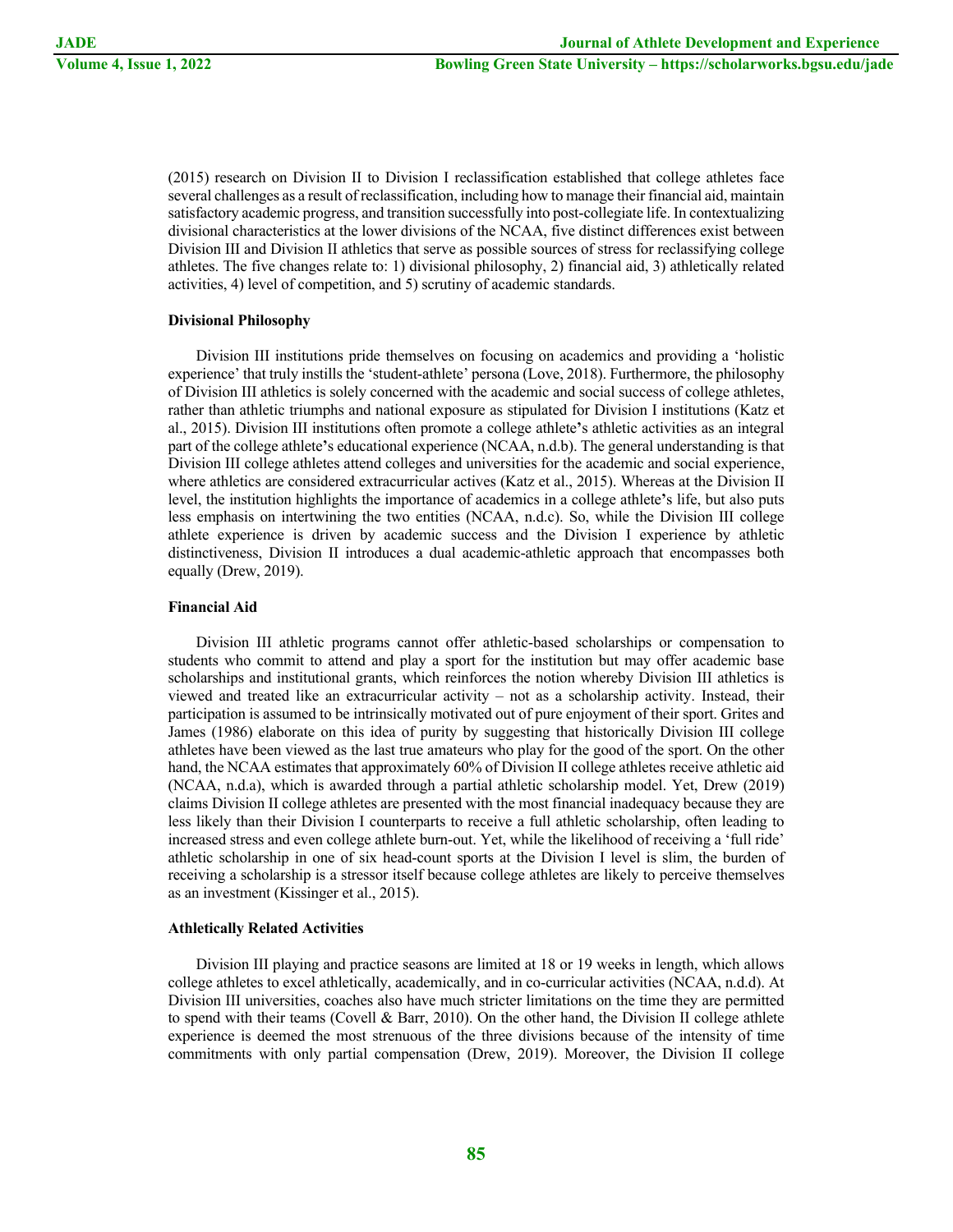athlete's time commitment also has been deemed parallel to the Division I time commitment, but with less recognition for their efforts (Drew, 2019). During a sport's championship segment, Division II college athletes cannot exceed four hours a day and 20 hours a week on countable athletically related activities, which is "any required activity with an athletics purpose that involves college athletes and is at the direction of, or supervised by, any member of an institution's coaching staff, including strength and conditioning coaches" (NCAA, n.d.e, para. 1). Yet, when compared across the three divisions, Division I and Division II men's basketball college athletes reported spending 32 hours each week on athletic activities in season versus 29 hours for Division III men's basketball college athletes (NCAA, 2020b). In summary, Division II athletes can be expected to dedicate more time to their athletic endeavors than their Division III counterparts.

#### **Level of Competition**

While instances of lower division team sport programs achieving success against higher division programs are relatively common, the general understanding is that the higher the division in college sport, the higher the level of competition. For instance, Division II college athletes compete at a championship level of intensity and within a 'championship atmosphere' while not traveling as much and missing less class time than their Division I counterparts (U'ren, 2017). As such, Division II athletics represents an increase in competition when compared to Division III athletics, which "provides for passionate participation in a competitive athletics environment, in which college athletes push themselves to excellence and build upon their academic success with new challenges and life skills" (NCAA, n.d.f, para. 5). The performances of college athletes in individual sports such as track and field, cross country, and swimming highlight the differences in level of competition between the three divisions.

#### **Scrutiny of Academic Standards**

College athletes at Division II are subject to greater academic scrutiny from the NCAA than their Division III counterparts where academic standards are set by the school (NCAA, n.d.a). Specifically, college athletes at the Division III level are subject to the same academic standards as the general student body (NCAA, n.d.a). Alternatively, at the Division II level, college athletes must comply with academic standards set by the NCAA that includes a minimum 2.0 cumulative grade-point average each year as well as at least nine-semester/eight-quarter hours to be earned each full-time term (NCAA, n.d.g). However, within the context of reclassifying athletic programs, the relentless schedule of athletic activities combined with the immediate pressure to succeed as an athletic program causes programs to neglect the importance of maintaining academic excellence (Chandler, 2014). In fact, it is noted that college athlete success rates are much lower in institutions who have reclassified when compared to their more established divisional peer institutions (Chandler, 2014).

#### **Conceptual Framework**

Psychosocial stressors are events that individuals interpret as negative or threatening, which are different to physiological stressors that put strain on the body (Centre for Studies on Human Stress, n.d.). When exposed to psychosocial stressors, individuals first evaluate the significance of what is happening (i.e., appraisal; Lazarus, 1993). More specifically, individuals engage in a two-step appraisal process. Primary appraisal is the initial process of perceiving a threat, which then is followed by secondary appraisal and the process of considering the available coping responses to the threat (Lazarus, 1966). Not all individuals appraise stressful events uniformly. In fact, while some stressors are absolute (i.e., everyone exposed to such events would interpret them as being stressful), others are relative (i.e., only perceived as stressful by some – but not all; Center for Studies on Human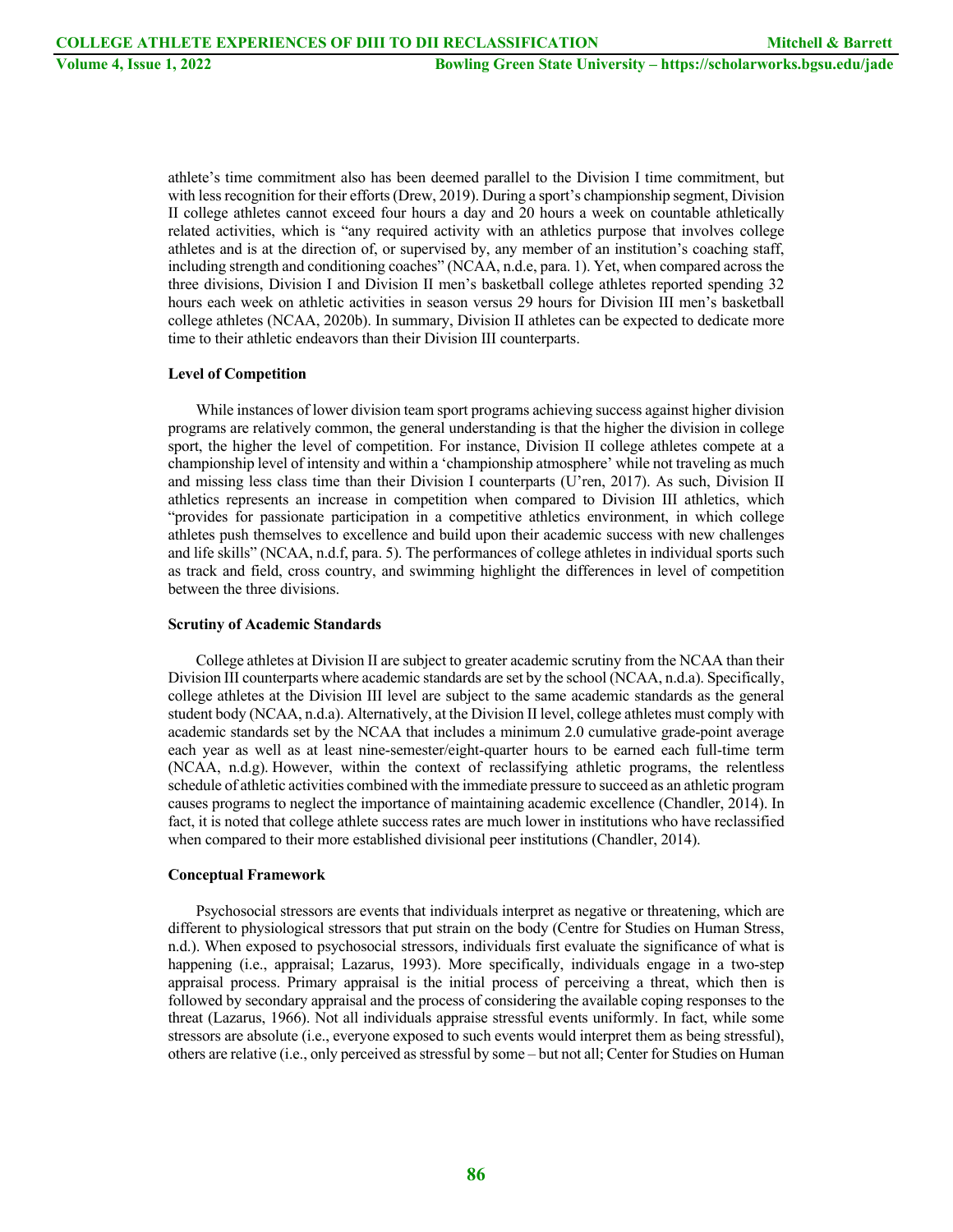Stress, n.d.). For example, college athletes are proven to appraise potential stressors in different ways. Madrigal and Robbins (2020) evidence how college athletes recognize several prominent stressors, including injury and loss of playing time, but that not all college athletes appraise such stressors in a uniform manner.

When a psychosocial stressor is appraised as stress-inducing, individuals then engage in a process whereby they manage the demands of the situation (i.e., coping; Lazarus, 1993). In the context of organizations, transformational change is widely considered a significant psychosocial stressor (Judge et al., 1999). Research indicates that individuals cope with the stresses of organizational change through problem-focused or emotion-focused strategies (see Robinson & Griffiths, 2005). Lazarus and Folkman (1984) understand problem-focused coping as a process through which individuals first define their perceived problems and generate alternative solutions before assessing the costs and benefits of each alternative and deciding upon a preferred course of action in response to the stressful event or stimuli. In other words, problem-focused coping refers to efforts taken to directly address the source of the problem in a proactive manner. Alternatively, emotion-focused coping is a defensive process where the focus is more on managing feelings of anxiety, fear, and dread perceived as inherent within the stressful event or stimuli (Folkman & Lazarus, 1980).

The COPE Inventory is a generic taxonomy of coping strategies (Robinson & Griffiths, 2005), which has been validated in various work-related contexts, including applications within the nursing (Rahman et al., 2021) and teaching professions (Yu et al., 2015). The inventory originally was developed by Carver et al. (1989) to include 14 scale measures or coping strategies. Carver (1997) subsequently developed a Brief COPE that refreshed the scale measures to provide an instrument that was much easier operationalized for research use. The Brief COPE strategies include: 1) active coping, 2) planning, 3) positive reframing, 4) acceptance, 5) humor, 6) religion, 7), using emotional support, 8) using instrumental support, 9) self-distraction, 10) denial, 11) venting, 12) substance use, 13) behavioral disengagement, and 14) self-blame. While college athletes are not considered as employees, they still are key participants and service users of intercollegiate athletic programs. As such, any significant organizational change within an athletic department stands to impact returning college athletes, which in turn will trigger various coping responses. The Brief COPE, as a validated assessment instrument for understanding myriad coping responses, provides a relevant conceptual framework from which to categorize and make sense of the experiences of reclassifying college athletes.

#### **Method**

#### **Study Setting**

MSU is a public institution in the mid-Atlantic region of the United States where the decision to reclassify to Division II was made based on several factors. Specifically, MSU's existing Division III athletic conference was experiencing significant membership contraction, the university's leadership had expressed an interest in reclassification due to the potential larger media exposure of Division II athletics, and a vacancy had opened in a regional Division II athletic conference. These reclassification factors created a perfect storm of opportunity and sense of urgency for MSU to consider an upward reclassification. Ultimately, reclassification was progressed on an expedited schedule whereby the university would receive Division II provisional status in around 18 months. As a result, the reclassification impacted a significant proportion of the college athletes who had competed at MSU as Division III college athletes in the years immediately preceding reclassification.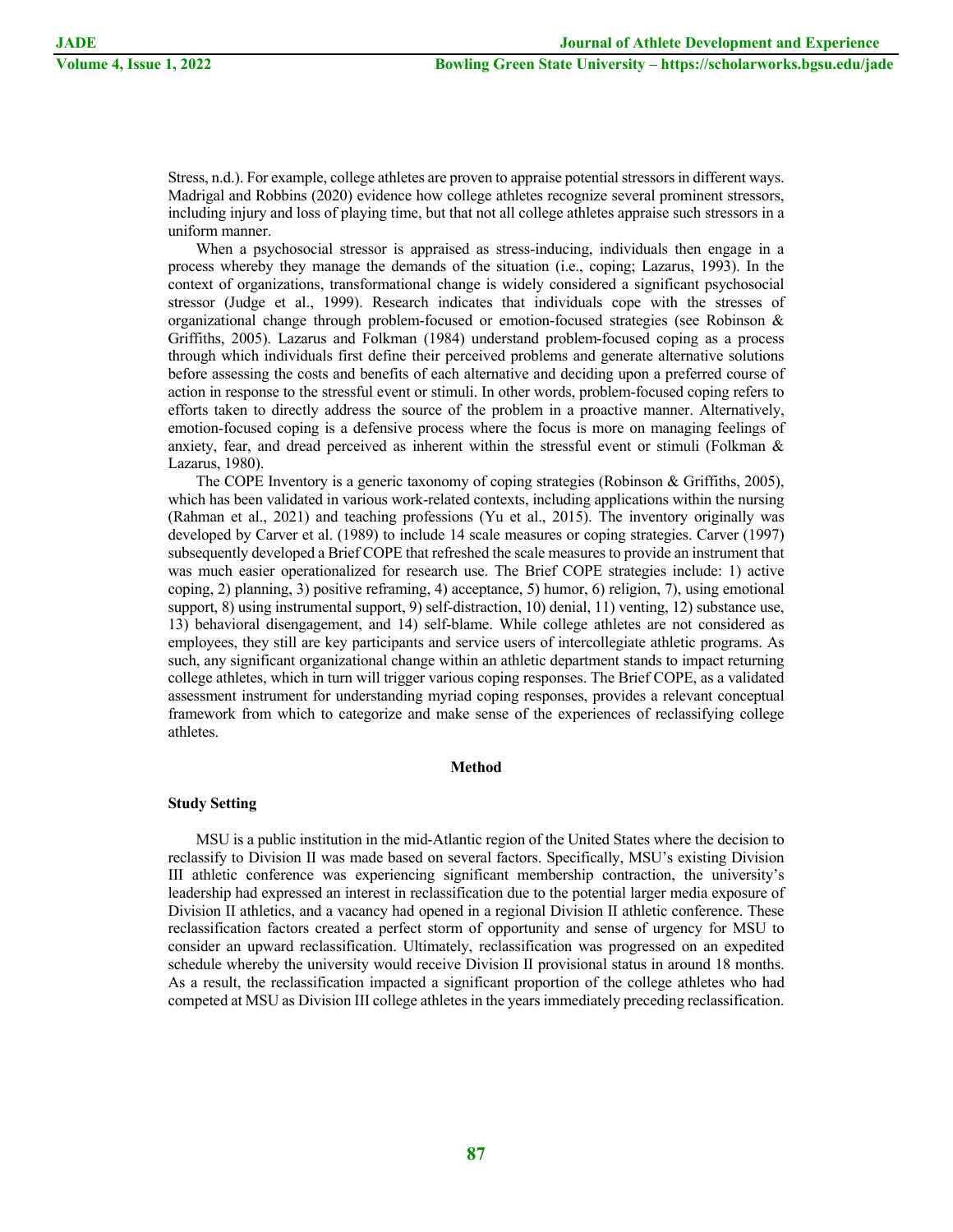#### **Research Design**

This study used a descriptive research design to describe a phenomenon and its characteristics (Nassaji, 2015), which in the context of this study was the experiences of college athletes undergoing divisional reclassification. Data was collected through semi-structured interviews, which employed a blend of closed- and open-ended questions along with several why and how follow-up prompts to elicit a rich description of the phenomenon (Adams, 2015). The qualitative approach to this study allowed for a detailed, uninterrupted, and individually specific understanding of the college athlete's psychosocial experiences during the athletic department's reclassification from Division III to Division II.

#### **Participant Selection**

In this study, the population was comprised of MSU college athletes who had participated in athletics for at least one season at the Division III level and one season at the Division II level (i.e., these college athletes were affiliated with MSU during the reclassification period). Through a process of reviewing archival sport rosters, the target population was estimated as 164 eligible research participants (circa 30% of the total population of 492 college athletes). Research participants were recruited using a quota-based chain referral method where a study sample was generated through referrals made among research participants (Biernacki & Waldorf, 1981). The sampling goal was to create a sample that was representative of the college athlete population and included a mix of men's and women's sports as well as individual and team sports. Therefore, an initial email message requesting participation was sent to 10 college athletes who met the inclusion criteria and who represented a split of five men's sports and five women's sports, as well as seven team sports and three individual sports. Four of the 10 college athletes contacted in the initial communication agreed to participate in the research study and later were asked to make referrals to other college athletes who met the inclusion criteria. Subsequently, these four college athletes yielded the names of 17 other college athletes who met the inclusion criteria across a further two levels of chain referral, of which eight agreed to participate in the research study. In total, 27 college athletes were contacted with a total of 12 college athletes participating in the research (a 44.44% participant response rate).

As shown in Table 1, research participants were assigned pseudonyms. The 12 college athletes who participated in the study represented seven different sports, but just one individual sport alongside six team sports. In addition, there were seven women's sport and five men's sport participants. As previously stated, the sampling goal was to create a representative sample of the college athlete body; the sampling procedure allowed the authors to cast a representative (albeit nonprobability based) net over the total study population, which in turn leveraged the credibility gained in the initial round of interviews through the peer-to-peer chain referral process. This approach was deemed necessary given how neither author was a representative of the athletic department nor was the research study supported in its implementation by the athletic department.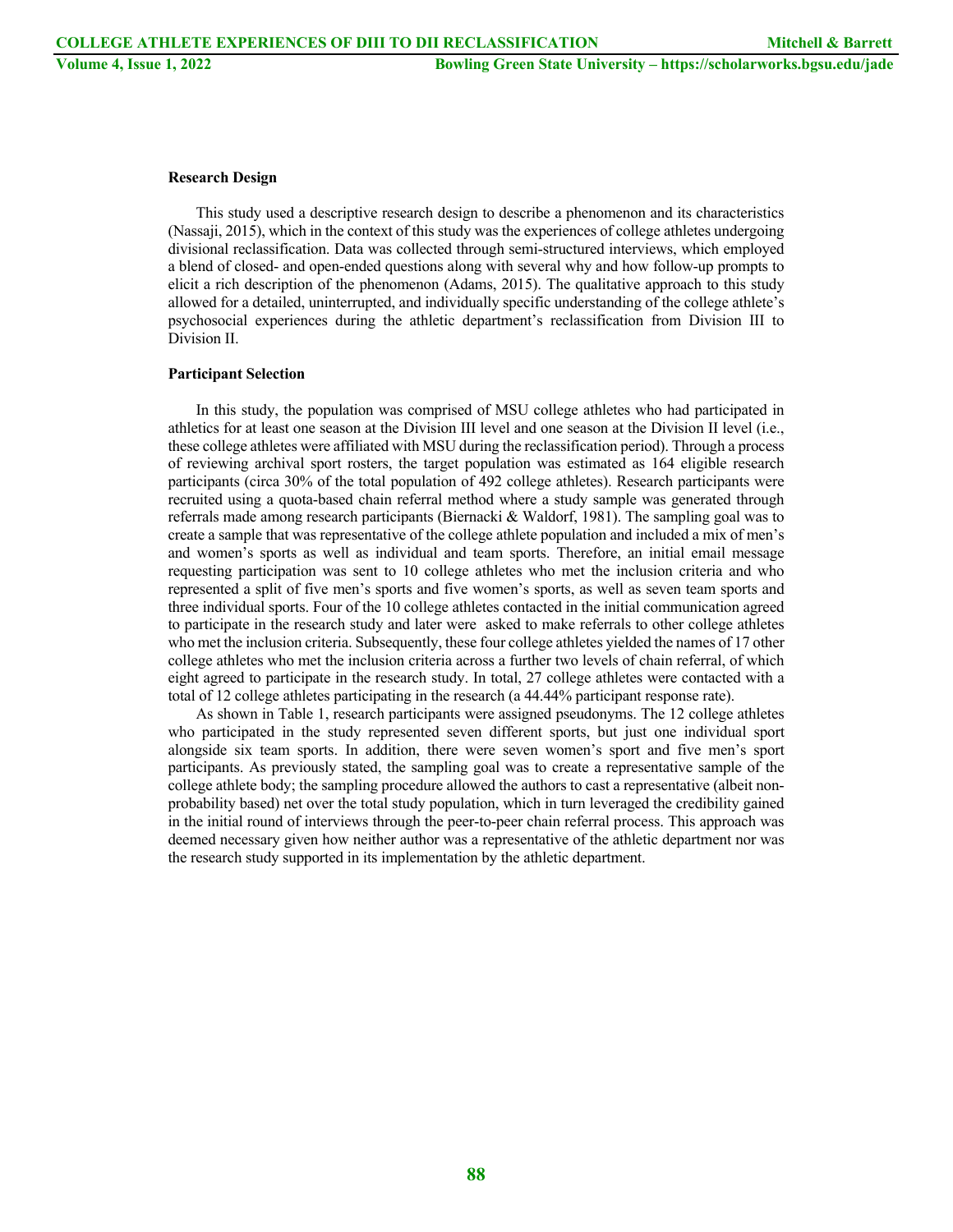| Pseudonym      | <b>Team/Individual Sport</b>  |
|----------------|-------------------------------|
| Alexis         | Team Sport <sup>a</sup>       |
| Anthony        | Team Sport <sup>a</sup>       |
| <b>Brandon</b> | Team Sport                    |
| <b>Brianna</b> | Team Sport                    |
| Daniel         | Team Sport <sup>a</sup>       |
| Emily          | Team Sport                    |
| Jacob          | Individual Sport <sup>a</sup> |
| Joshua         | Team Sport                    |
| Kayla          | Team Sport                    |
| Madison        | Team Sport                    |
| Olivia         | Team Sport                    |
| Samantha       | Team Sport                    |

| Table 1                   |  |
|---------------------------|--|
| <b>Study Participants</b> |  |

a Denotes the four college athletes recruited following the initial round of participant recruitment

#### **Data Collection**

An interview guide was created by using the five major differences between Division III and Division II athletics. These broad categories allowed the researchers to isolate the experiences of college athletes within the context of this study specific to each major difference. With each difference, the interviewed participants were asked to appraise each source of change as well as share how they navigated and coped with the changes. As an example of how these questions appeared on the interview guide, to elicit appraisals the interviewees were asked "How did/do you feel about the [insert change to college athlete experience]?" and to elicit related coping responses the interviewees were asked "How have you coped with the [insert change to college athlete experience]?" The interviewees were made aware that the conversation was being recorded and all expressed understanding and consent.

The semi-structured interviews were facilitated by the first author of this study using Microsoft Teams video chat. Each interview lasted on average between 60 and 90 minutes and were conducted over a three-month period between February and May 2021. For purposes of credibility, the first author engaged in comprehensive noting during and after each interview, which provided a rich source of reflective commentary that allowed for the researchers, through peer scrutiny of the ongoing project, to maximize the effectiveness of data collection techniques by making subtle iterative improvements to the wording and sequencing of interview questions (see Shenton, 2004). A further outcome of this peer scrutiny was the eventual realization that the rich and thick data descriptions provided by the sample of 12 participants enabled data saturation whereby the ability to obtain and achieve new information was unlikely.

#### **Data Analysis**

Interviews were recorded and then transcribed to textual format using Otter Transcription service, which generated 720 pages of double-spaced textual data – an average of 60 pages per interview. Transcriptions then were analyzed, line-by-line, using thematic analysis in a deductive manner to apply the Brief COPE scale measures (i.e., the researchers' conceptual idea) to understand how college athletes appraised and coped with changes brought on by the reclassification process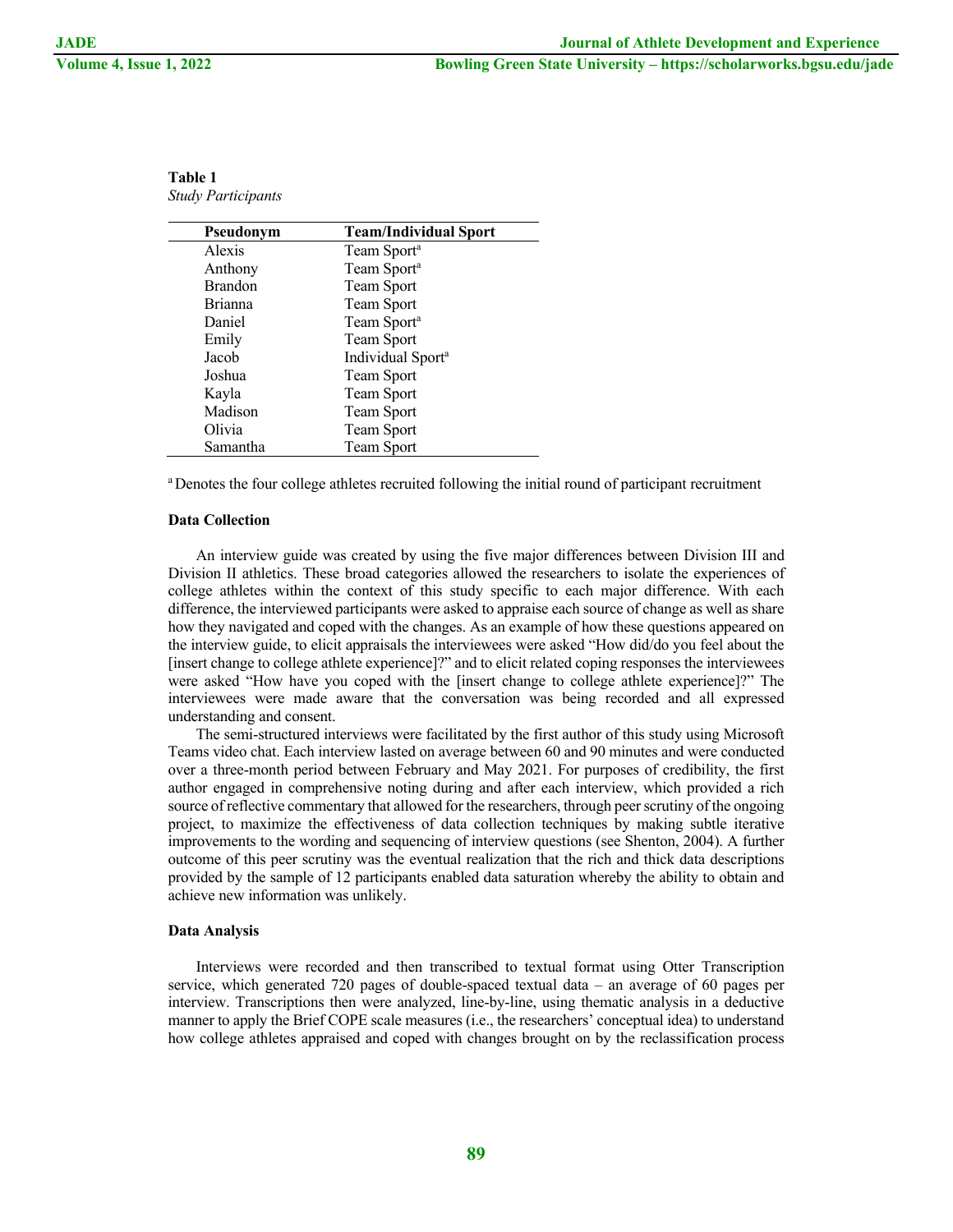(see Joffe, 2011). All data analysis was performed by hand by the first author of the study using color highlighters and annotations of the printed transcriptions. As part of the data analysis process, the researchers engaged in frequent debriefing sessions, which provided the first author an opportunity to test their developing ideas and interpretations with the second author (see Shenton, 2004).

#### **Findings**

The findings section is divided into two sub-sections. The first sub-section considers the sources of stress and how college athletes appraised the five major differences between Division III and Division II athletes as established earlier in the paper. The second sub-section presents the disclosed coping strategies, which are categorized according to the Brief COPE inventory.

#### **Sources of Change**

College athlete appraisals of each of the five sources of change were labelled based on one of three categories: Negative (Absolute), Negative (Relative), and Neutral. Specifically, *Negative (Absolute)* indicates the change was negatively experienced in some way by all interviewed college athletes; while *Negative (Relative)* indicates that the change was negatively experienced, but only by some research participants. *Neutral* indicates the source of change had neither a positive nor negative appraisal. Table 2 displays the general categories of primary appraisal for each source of change. It is important to note that none of the sources of change were appraised as entirely positive.

#### **Table 2**

*Primary Appraisals of Sources of Change*

| <b>Source of Change</b>               | <b>Primary Appraisal</b> |
|---------------------------------------|--------------------------|
| Less emphasis on academic identity    | Negative (Absolute)      |
| Increased athletic time commitment    | Negative (Absolute)      |
| Availability of athletic scholarships | Negative (Relative)      |
| More competitive environment          | Negative (Relative)      |
| Greater academic scrutiny             | Neutral                  |

#### *Less Emphasis on Academic Identity*

Reclassifying college athletes felt their newfound status as a Division II college athlete was accompanied by less attention and emphasis on academics. In several instances, college athletes appraised their Division II experiences in direct comparison to their experiences as a Division III college athlete where, according to Jacob, there previously existed a "focus more on the degree than the sports aspect." For example, Brandon stated how he "came here to be a student first" and how prior to the transition their coach placed a greater emphasis on "being a student before an athlete." Similarly, Joshua claimed how "we didn't have as many hours [of athletic commitment] as we do now, so we were definitely like, could focus and have more time on school and stuff." The same sentiment was shared by Samantha who said:

I really enjoyed playing at the DIII level because it allowed me time to focus on athletics but also time to focus on my classes. Along with that I was able to hang out with my friends and feel like a normal college student every now and then.

Finally, Jacob shared a similar viewpoint on the importance of maintaining a focus on their student identity: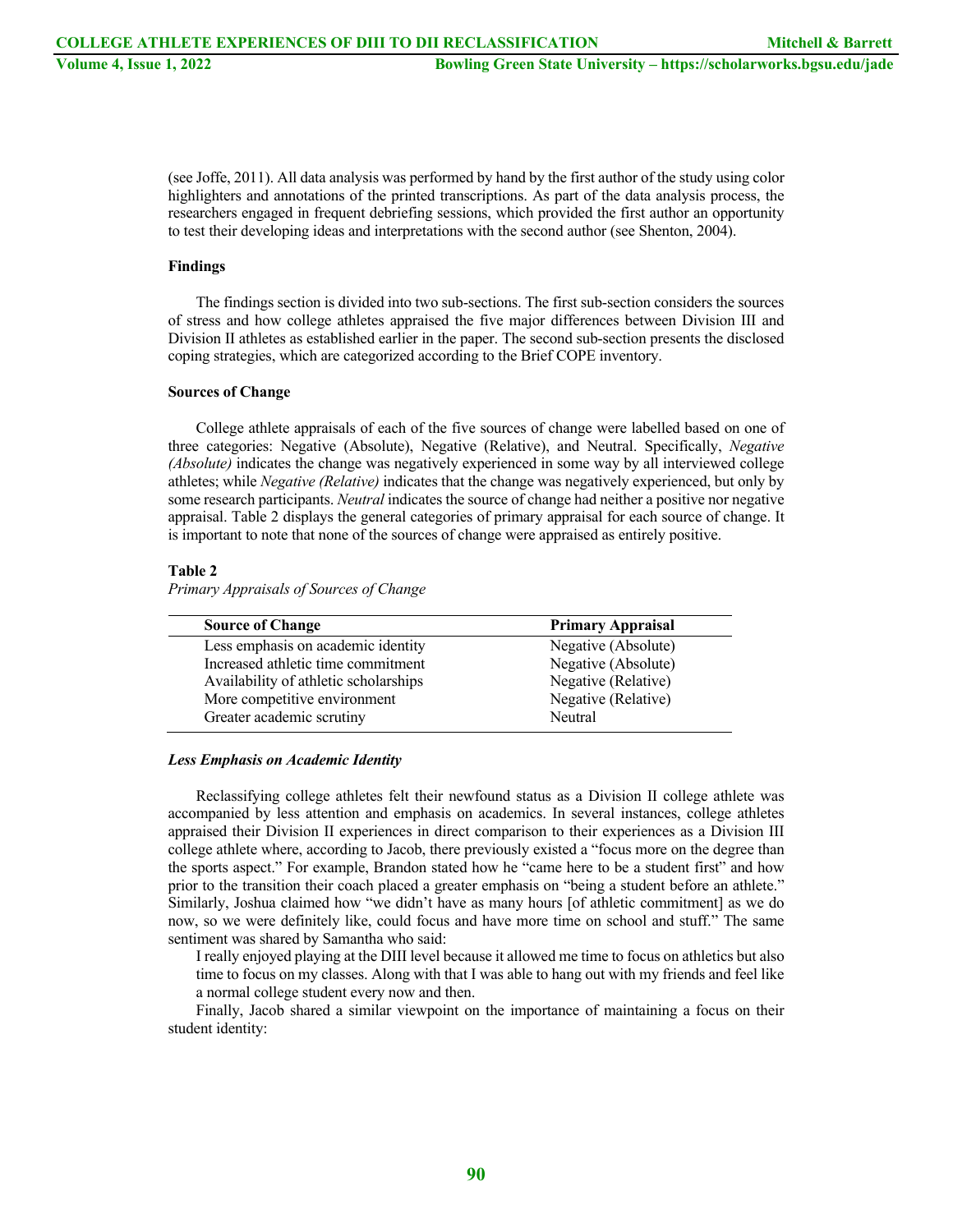I mean, some people have aspirations to play professional [sport], but for the majority of everybody, we're looking to work in a field that we think we enjoy. So, academics is something that's really important to a lot of us.

Ultimately, the greater emphasis that was placed on being an athlete first and student second at the Division II level was appraised as a negative change by college athletes and lead to instances of heightened stress. For example, Alexis shared that while initially the reclassification led to more of an emphasis on academic expectations, that after the COVID-19 pandemic she believed the athletic department "just wanted us to be more athletes than students at this point." Olivia also explained how she "doesn't like the idea of being an athlete-student" while adding "you came here for the academics; you didn't necessarily come here for the athletics." The sentiment shared by Olivia made clear how a shift in the relative emphasis placed on athletics over academics had by-in-large been appraised as a negative change to the college athlete experience.

#### *Increased Athletic Time Commitment*

Based on the college athlete interviews, reclassifying college athletes now were expected to commit more of their time to athletic endeavors. Some of the additional time was credited to the increased travel distances that accompanied the move to a new athletic conference. For example, Madison stated that most games now were "a little farther away." Another source of the increased time commitment was the additional team sessions held between games and during the off-season. For instance, Emily explained how there is "a lot more to do at the DII level than it was at a DIII level," which included more of a commitment of practice times and conditioning. There was a sense that this increased commitment was something that now presented itself as an expectation of Division II athletics; whereas previously, as Jacob mentioned, "If you wanted to train and get better it was all on your own." More specifically, Anthony shared how "the hours from Division III to Division II doubled if not more." Finally, Kayla mentioned how this increased time commitment had not just been limited to on-campus activities during the academic year, but that she also had noticed an increased expectation to maintain readiness year-round with more work required in the offseason than previously was the case.

Reclassifying college athletes also experienced a heightened intensity to the time committed toward athletics. So not only were college athletes committing more time to athletics, but the time they were committing was much more physically and mentally taxing. In terms of the intensity of athletically related activities, Daniel indicated the change in intensity from Division III to Division II requirements by sharing a comparison between both experiences:

We were just there to play. It wasn't as serious … We were still held accountable and stuff like that, and we had a lot of like lifts and conditions and practices, but it was definitely more, like I don't want to say lackadaisical, but kind of just like more laid back than it is now [playing Division II].

By consensus, the college athletes interviewed shared how the new expectations of athletically related activities at the Division II level was experienced as a negative change and contributed to feelings of stress and exhaustion. In highlighting the challenges of managing these new athletic responsibilities, Samantha shared the level of exhaustion she felt compared to her Division III experience:

I was used to playing a lot and having a leadership role. I knew the transition would increase that. But I didn't expect the weekly commitment to increase as drastically as it did. And coming from someone who did play a lot, that takes a huge toll on your body. A toll that was more tended too when the schedule wasn't as grueling. Now, it's relentless, and seems like there is barely enough time to catch our breath, and honestly, recognize how overworked we are.

The exhaustion caused by the increased time commitments of Division II athletics also was shared by Brandon, who stated: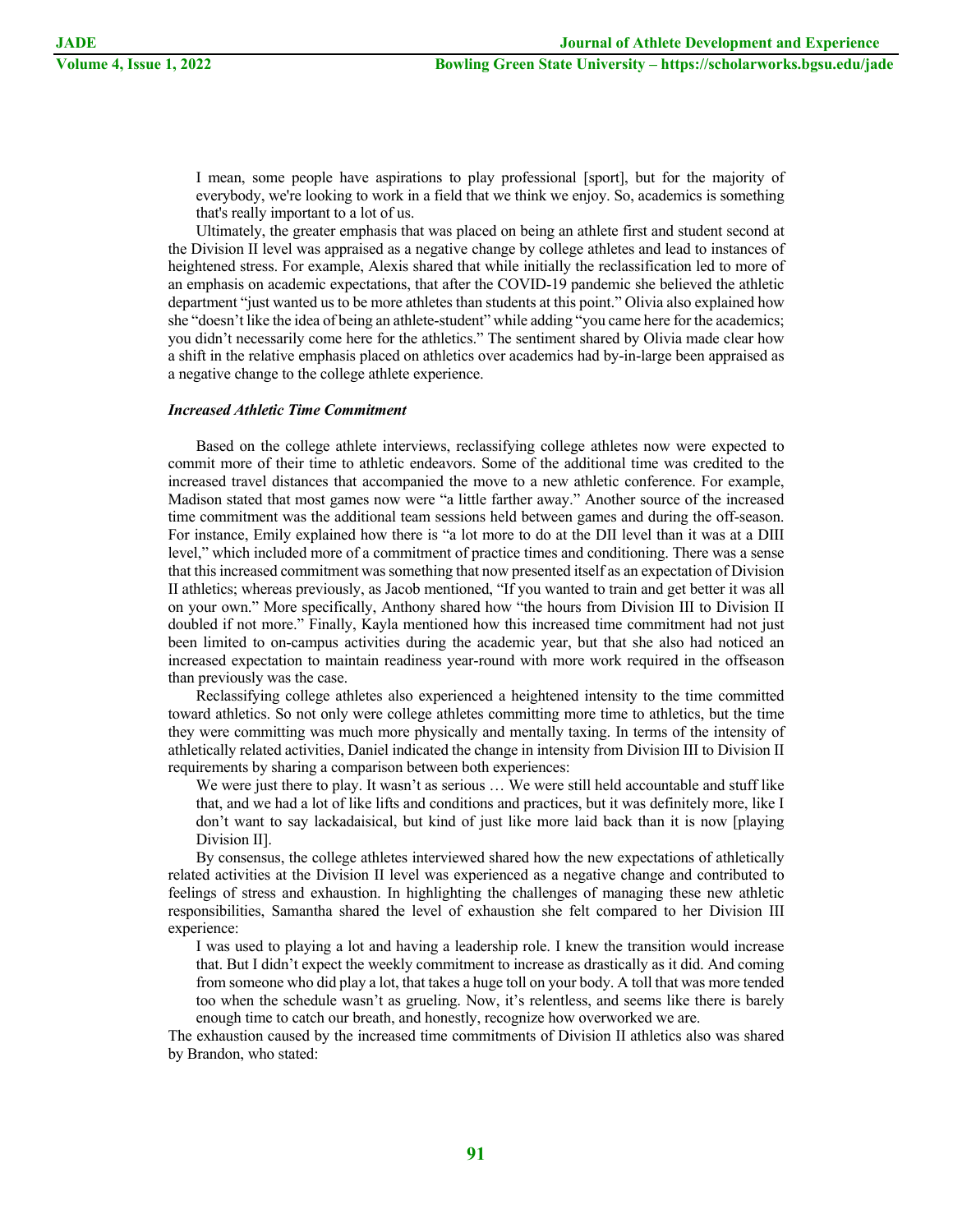Coming to Division III and playing a sport allowed me to continue the sport I loved but still focus on my degree and work. The time commitment of playing at Division II makes it hard to even wake up the next day because you are so exhausted, let alone do homework and go to work.

#### *Availability of Athletic Scholarships*

The presence of athletic-related aid following the reclassification from Division III to Division II yielded varying college athlete appraisals. For instance, reclassifying college athletes shared instances where their perceived new status as investments was a negative outcome of the reclassification process. As an example, Jacob stated, "I feel like they care about us as athletes, but they don't care about us as people." Jacob then went on to compare his perceived status as an investment to "modern slavery." Alternatively, Samantha shared how she perceived the availability of athletic scholarships as a positive when she said, "With Division II comes scholarships and scholarships will bring better talent to the school and university as well." Olivia downplayed the relevance of being part of a team where some college athletes received athletic scholarship, while others did not, mentioning how "it really doesn't matter to me … take somebody else who wants money." As a result, the availability of athletic scholarships appeared as a source of change whose perceived stress was relatively experienced by the interviewed college athletes as both a positive and negative change.

#### *More Competitive Environment*

College athletes also shared how the step up in level of competition that occurred due to the reclassification to Division II athletics was at times a negative experience and stressful adjustment. As an example, Alexis shared how her team "didn't have the best record" and how that in itself was "probably a stressor." Likewise, Olivia stated, "Getting blown out … I was confused for a whole season, and don't know what to do about it." Yet, while multiple college athletes shared their frustration and distress at their team's inability to compete at the Division II level, Brianna shared how she "loves the competition [at Division II]" and how by competing at this higher level it "builds your confidence." So, like the availability of athletic scholarships, the higher levels of competition experienced because of the reclassification to Division II was perceived as negative (and stressful) by some and positive by others.

#### *Greater Academic Scrutiny*

Finally, college athletes spoke on how academic expectations now were more loosely enforced after the reclassification to Division II. As an example, Daniel illustrated the lack of attention on academic expectations by stating:

We signed a contract at the beginning of the year … It says, like, we have to go to class, like we have to be eligible to play, kind of thing, and we do study hall ... but it's never been, like, held accountable.

Similarly, to emphasize the difference between the Division III academic expectations and the new Division II expectations, Olivia stated how their Division III coach believed:

[In Division III] Academics come first, so you don't miss class to go to practice, you go to class. If you have a study session you need to go to study. Division II, I think we're a little more like, hey, there's a practice. Like when practice is happening unless you have class, of course, like maybe not go to the study time.

The comparison between prior and current expectations and level of enforcement also was shared by other athletes. For instance, Kayla shared how Division II seemed "a lot looser" and talked about the how the athletic department requires a certain grade point average, but that the requirement was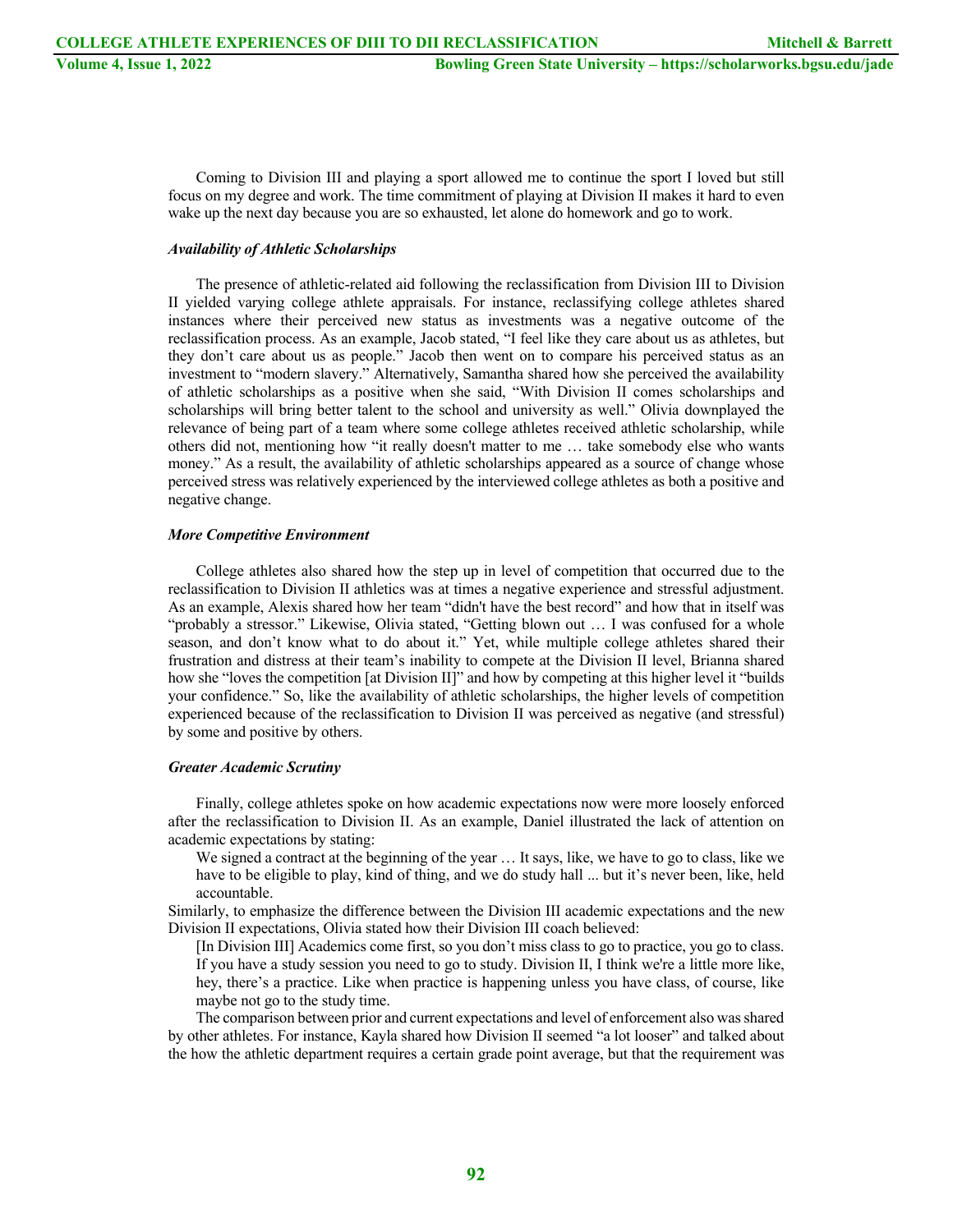not enforced. As a result, greater academic scrutiny was neither appraised as positive nor negative – and was rather perceived as a neutral source of change.

#### **Coping with Stressful Change**

The coping responses evident among the college athletes interviewed are presented here in order of frequency in which they were directly or indirectly referenced – with the most frequently mentioned coping response first and the least frequent last. In total, six of the 14 Brief COPE scale measures or coping responses were referenced by one or more college athletes.

#### *Venting*

Venting, as a coping response, refers to the tendency to focus on the emotional distress one is experiencing (Carver et al., 1989). Venting appeared as the most prevalent coping response across the college athletes interviewed and was used in response to several sources of change. For instance, the college athletes who perceived financial aid as a negative change focused in on their distress, which was brought about through a sense of entitlement to an athletic scholarship. For example, Madison claimed how scholarship allocations for returning college athletes was justified because "we had just been there from the beginning." Anthony described the frustration he felt regarding decisions on how to disburse the funds:

I definitely think they should have [provided financial compensation to upperclassmen]. Just because they have the ability to and like us being seniors, we've now given four years of our lives, time and effort into the sports. So, I definitely think that even a little bit of money would have been nice to have.

Similarly, Jacob vented his emotions, implying that upperclassmen essentially were forgotten in the consideration for athletic funds:

At first, I think we were kind of like: that sucks. Like, especially the seniors were like: I want financial aid. Like I've been here for three years already. This is my fourth year; I should be the one getting it – not the freshmen.

Anthony shared how once the decision to reclassify was made official, it was communicated to returning college athletes that they would be considered for athletic scholarship. Yet, the athletic scholarship in that instance did not materialize, which Anthony attributed as a highly distressing experience:

[When I come back and play] I'm going to get a little bit of money, which is more than I expected coming into college. But when I came back, I haven't gotten money from it. And I'm putting in all this work. I mean, the people that they did bring in off money, they're barely playing.

Several emotional responses also were shared regarding incoming scholarship college athletes whereby the reclassifying college athletes demonstrated a sense of resentment toward their new teammates. This sense of resentment stemmed from the feeling among reclassifying college athletes that they had put the work in to build the program to a place where the institution would feel comfortable reclassifying to Division II. As an example, Brianna stated, "The recruits get more than the people who actually built the team." Moreover, Alexis was very blunt with her distress and disappointment in incoming recruits receiving scholarship money over returners:

So, we take the hardest classes, have to lead the team, play the most, be a leader every day regardless of our exhaustion, and the freshmen who sit and watch get paid to sit there? That's just messed up.

Madison felt the new recruits were there for one reason only – money:

I feel like they're [recruits] money-driven. And they can mess around and say 'I'm getting more than you, so I'm more valuable.' Makes me feel disappointed to see where like the direction [the athletic department] is going in, it seems like a downward trend.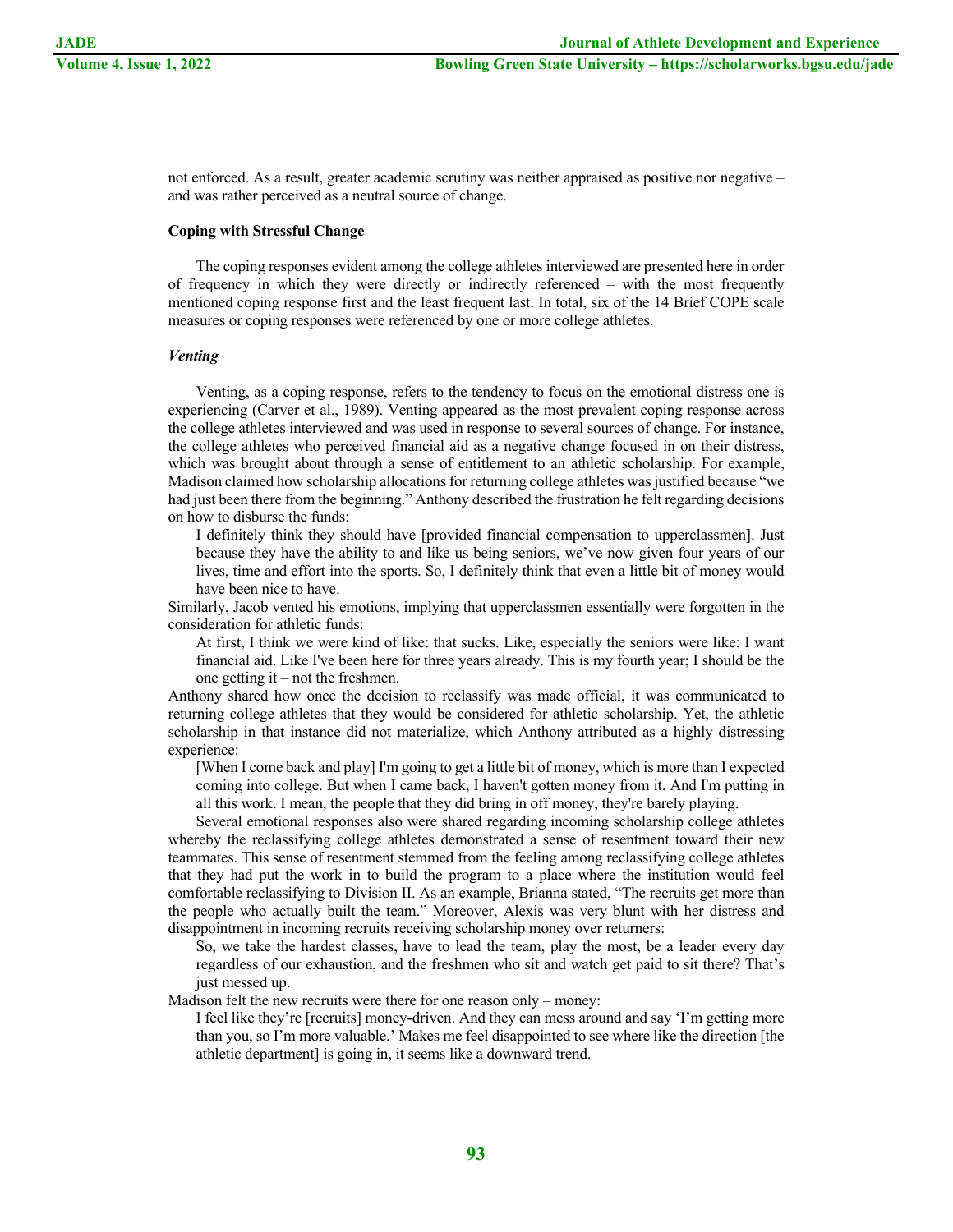While Daniel echoed these thoughts and claimed, "At times, there were some like, freshmen coming in that were like, a little more cocky, or just because they were on scholarship and like, thought they would just blow people out of the water."

Finally, reclassifying college athletes often vented their emotions when discussing their team's inability to adapt to the new level of competitiveness at Division II, but this time it was the coaches that were the target of their distress. Specifically, college athletes suggested it was not just the returning college athletes that needed to adjust to the increasingly competitive Division II level, but also the coaches. Olivia shared how "our coach was a DIII coach, and knew how to play DIII, but I don't necessarily think they know how to, like, play DII." This sentiment was shared by Emily who thought "half the time the coaches don't know, it's like, a sense that nobody knows what to do for some reason." Kayla discussed the change in morale when athletes and coaches started to feel the weight of reoccurring losses in a more competitive conference. She stated, "I just, I don't think the coach is very positive at times. And at times, maybe they didn't even know what they were talking about." Furthermore, Madison relayed much of the struggles the team experienced in their inaugural Division II season to the coaching. She also shared her opinion on how important it is to the team's success to have coaches who are knowledgeable of the demands of Division II athletics:

The athletic department needs to do a better job in making sure coaches are actually equipped to coach at this level. It's not about being friends with them anymore, obviously firing a friend is hard. But if the coach can't do their job, they need to find a coach who can.

#### *Using Instrumental Support*

According to Carver et al. (1989), seeking social support for instrumental reasons involves seeking advice, assistance, or information, and is a form of problem-focused coping. In the context of this study, college athletes expressed a desire to use instrumental support as a central coping response – most notably as it relates to coping with increased athletic time commitment and demands. However, references to instrumental support often were made from a deficit perspective; meaning the instrumental support, while needed, was not provided. For example, Anthony shared how the grueling and repetitive Division II schedule took a toll on his mental well-being. Anthony added that "just to have someone just to talk to and let everything off your chest would have been very, very helpful." Some of the college athletes did mention the support services available on campus, but this often was from a critical perspective. For instance, Samantha discussed how the campus counselling services were potentially too generic and not tailored to college athletes:

They [the counselling center] get like the school side, and like what you're going through, but you don't understand, like what goes on, on the field, or just, like putting it all together.

Similarly, college athletes also expressed a desire to seek social advice and assistance to better come to terms with the college athletes' perceived inability to compete at the Division II level – but, again, support services were perceived as inadequate. For instance, Emily shared how not having a sports psychologist available to college athletes was "something that we are kind of lacking." She also went on to explain a scenario where they felt they would have benefitted from more dedicated and specialist support services. Specifically, Emily discussed how a poor performance during a game had a lingering impact on her mental state in the days following the game. She explained how she would have benefitted from more specialist support by stating, "If at that point I had like a sports psychologist to go to, like they would help me talk through and be like, hey, like this, every player goes through this like look, you're not the only one."

#### *Behavioral Disengagement*

Behavioral disengagement refers to "reducing one's effort to deal with the stressor, even giving up the attempt to attain goals with which the stressor is interfering" (Carver et al., 1989, p. 269). In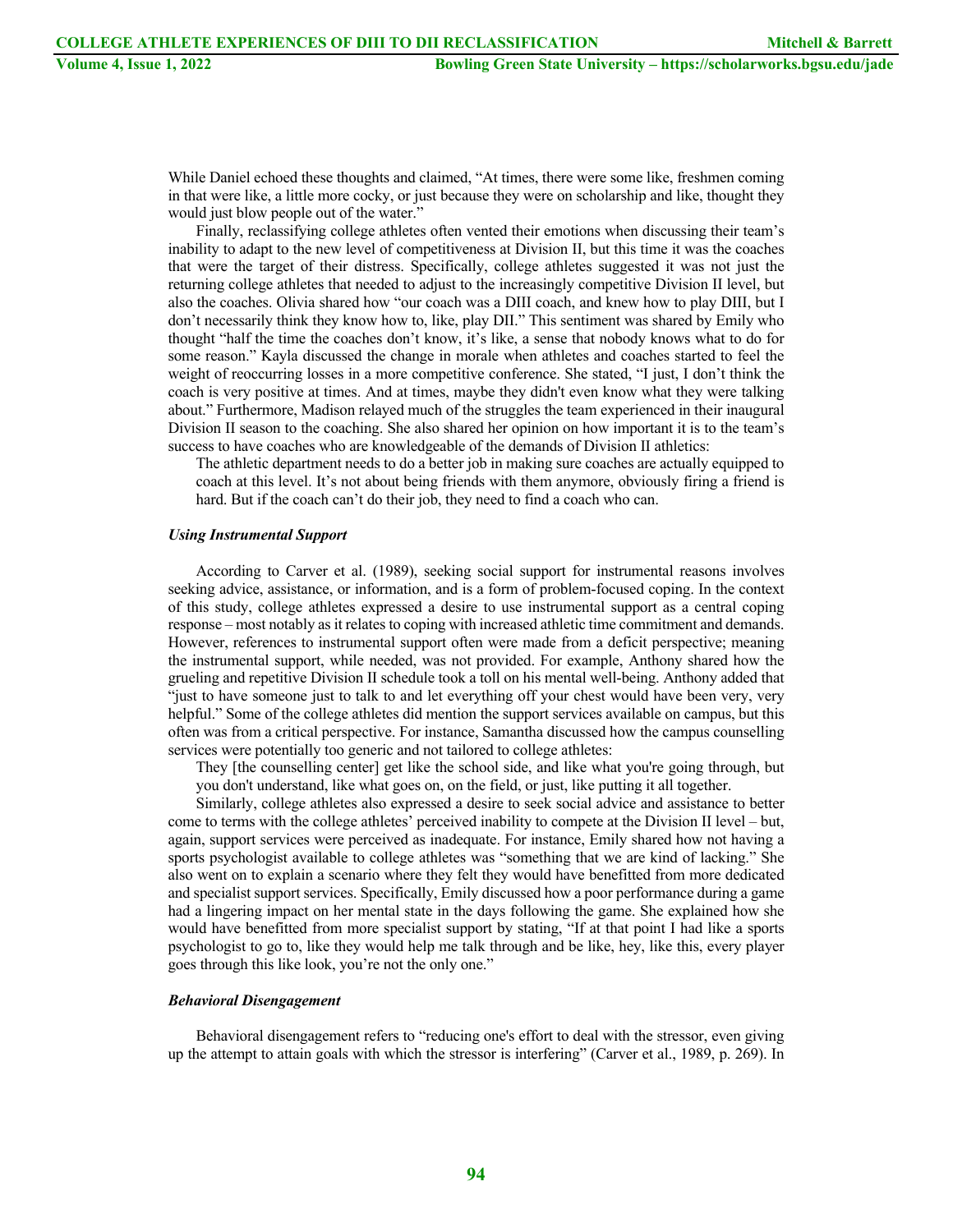the Brief COPE, behavioral disengagement is synonymous with the idea that individuals simply cope by 'giving up' (Carver, 1997). Specifically, three college athletes expressed how they were aware of teammates who had given up on their athletic endeavors following the reclassification. For instance, Olivia mentioned how "for many it was too much to handle and they left the college athlete life and just focused on being a student." Moreover, Alexis explained how a sense of simply going through the motions had rippled through the team to a point where other players "just gave up." Finally, Daniel was the third college athlete who referenced behavioral disengagement and mentioned how "there were a couple players who definitely didn't want to stick around and then we lost a couple of players mentally. They didn't leave the team, but they checked out mentally."

#### *Positive Reframing*

Positive reframing, which originally was coined by Carver et al. (1989) as positive reinterpretation and growth, refers to construing a stressful transaction in positive terms. While some teams carried over their existing Division III coaches, others did not. This was viewed by some as stressful change because college athletes had a hard time adjusting to a new coaching style and approach. As an example, Joshua stated how learning their new coach's style of coaching was akin to "two different worlds colliding." On the other hand, when Brandon shared his experience of getting a new coach while entering Division II, he explained how they attributed much of the sport's success to the preparedness of the coach. Brandon explained that the program had been refreshed because of the new set of eyes, and that the coach commanded much respect because of his organization and readiness to compete. This college athlete appraised many sources of change as stressful, but they tried to reframe the situation and make it seem more positive. In another example, and in response to their concerns about higher levels of competition at the Division II level, Joshua actively reframed the change by referring to how the program had "been provided a lot more funding," which in their eyes meant that athletic performances were "not something I can complain about."

#### *Acceptance*

A small sample of the college athletes interviewed rationalized that together with their teammates they persevered with the reclassification because of their love for the sport and their desire to continue what they started – in essence, they (reluctantly) accepted the changes. In some instances, this acceptance lead college athletes to focus on just reaching the finish line. Specifically, Olivia explained how her team's struggle to compete at Division II created a scenario where "at the end … it was kind of just like giving up and just getting to the end, right?" Moreover, the waning effort left some college athletes feeling as though they "just had to play for us [themselves]" to finish out the season.

#### *Support for Emotional Reasons*

"Seeking social support for emotional reasons is getting moral support, sympathy, or understanding" (Carver et al., 1989, p. 269). There was one specific instance of a college athlete who coped by seeking moral support in response to the stresses of the athletic time commitment increase and the difficulties this presented for balancing academic commitment. Specifically, Samantha expressed how she sought support from her fellow college athletes and shared how "a lot of my success came from my teammates pushing me to be better."

#### **Discussion**

The changes to the athletic, academic, and financial aspects of the college athlete experience were not uniformly perceived as negative and stressful by the college athletes interviewed. As a result,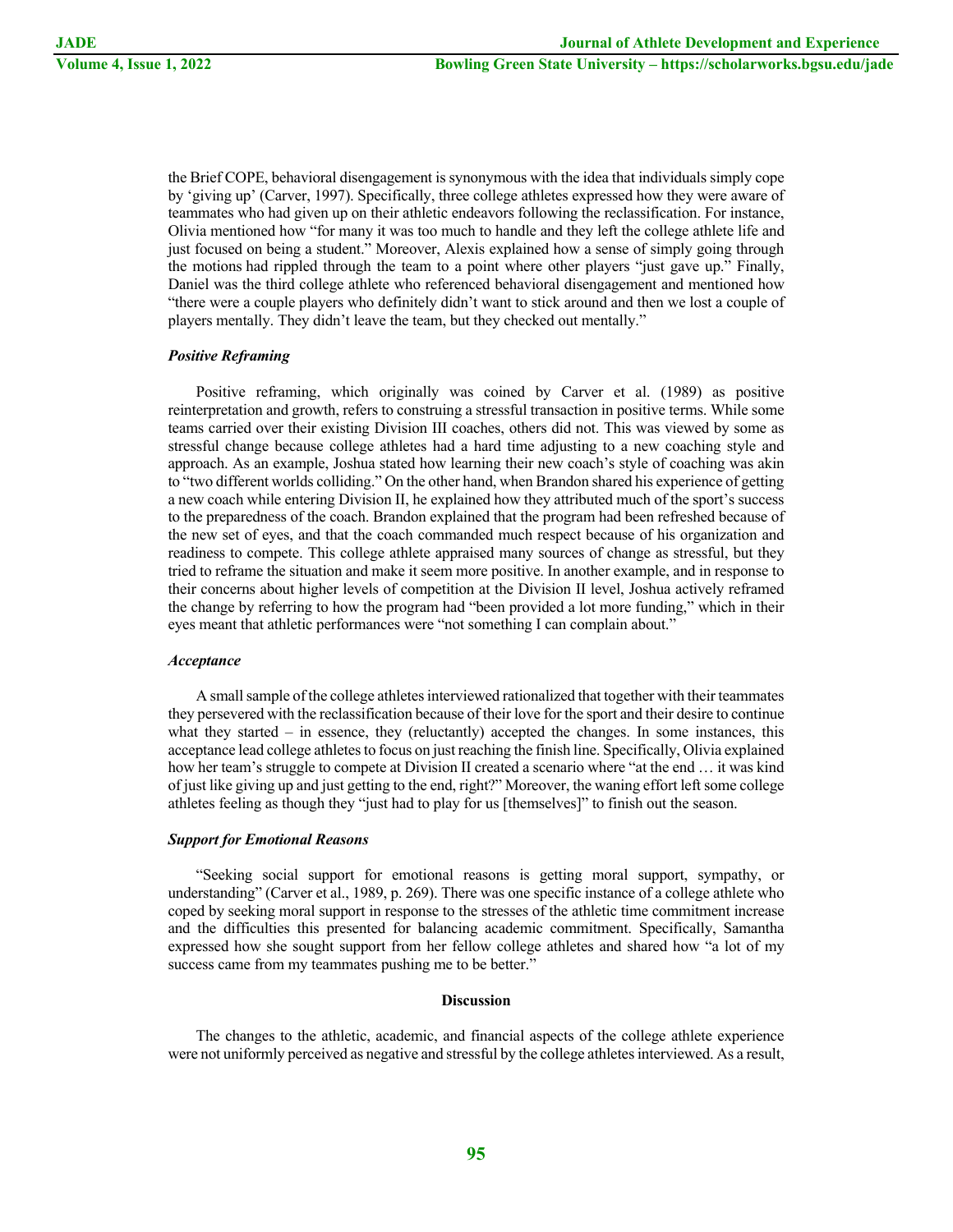divisional reclassification within the specific context of this study was experienced as a relative stressor because the responses to divisional reclassification caused different reactions in different people (Center for Studies on Human Stress, n.d.). However, the sources of change operationalized within this study largely were confirmed as having a prominent influence in the experiences of reclassifying college athletes. For example, though the NCAA as a governing body tries to create and enforce the amateur status of college athletes, the reality is once financial compensation is incorporated the innocence of the college athlete persona is lost (Grites & James, 1986). In turn, Grites and James' statement, which arguably still holds true today, supports how a change in relative emphasis on the role and identity of college athletes is to be expected as college athletes compete at higher collegiate levels. Similarly, the college athletes interviewed in this study sensed a shift from a 'student first' mentality to one that is more of an 'athlete-student' persona. As a result, the reclassification-induced stresses experienced by the college athletes in this study arguably are more pronounced than how the NCAA conceptualizes the differences between Division III and II athletics. If anything, the college athletes interviewed shared instances where they felt their athletic and academic concerns now were at odds, which is consistent with Katz and colleagues' (2015) understanding of the Standard Model that is most common within Division I athletics.

The one exception within the sources of change related to how college athletes appraised the greater academic scrutiny that accompanies Division II athletics. Based on divisional differences, the expectation was that college athletes would find the increased level of external scrutiny on academic standards and performance as a stressful change. However, as Chandler (2014) states, the relentless schedule of athletic activities, combined with the immediate pressure to succeed as an athletic program following divisional reclassification, causes programs to neglect the importance of maintaining academic excellence. In fact, it is noted that college athlete academic success rates are much lower in institutions who have reclassified (Chandler, 2014). The college athletes interviewed in this study confirmed the challenges of upholding academic expectations at reclassifying institutions by identifying a lack of enforcement placed on their academic progress and achievement. Perhaps had the institution engaged in a downward reclassification from Division I or II to Division III, the college athletes would have appraised a lessening of academic scrutiny as a stressful change. Yet, in many ways, academic standards were experienced as a continuation of the college athletes' Division III experience where there was greater responsibility for the college athletes to manage their own academic performance in line with the wider institutions' own academic expectations.

While several emotion-focused coping responses were initiated, comparably fewer problemfocused coping responses were shared. These findings are indicative of the lack of control afforded to the research participants within this stressor. Bordia and colleagues (2004) suggest "the more control we have over stressful events, the less harmful the consequences of the stressors" and "people dislike being in situations where they lack control and try to regain control by various means" (p. 350). As a poignant example, research indicates that when individuals are stressed, this stress reduces their sense of control, and as a result they exhibit a higher tendency to form causal attributions (Keinan & Sivan, 2001). As established, the decision to undertake divisional reclassification by an athletic program is a long-term strategic decision, and the lack of control afforded to reclassifying college athletes within this process suggests any consequences experienced likely are harmful. Additionally, the more harmful the consequences, the more likely college athletes will seek to attribute the causes of their stress to environmental and situational factors, rather than engage in active coping where individuals increase their efforts to execute a coping attempt (Carver et al., 1989).

The tendency to vent also was accompanied by a tendency to attribute causes of distress. Ultimately, the research participants interviewed in this study were Division III college athletes, and if not for the institution's decision to reclassify still likely would have remained Division III college athletes. The course of events and the accompanying lack of control within the reclassification process created a sense that reclassification was something the college athletes were complying with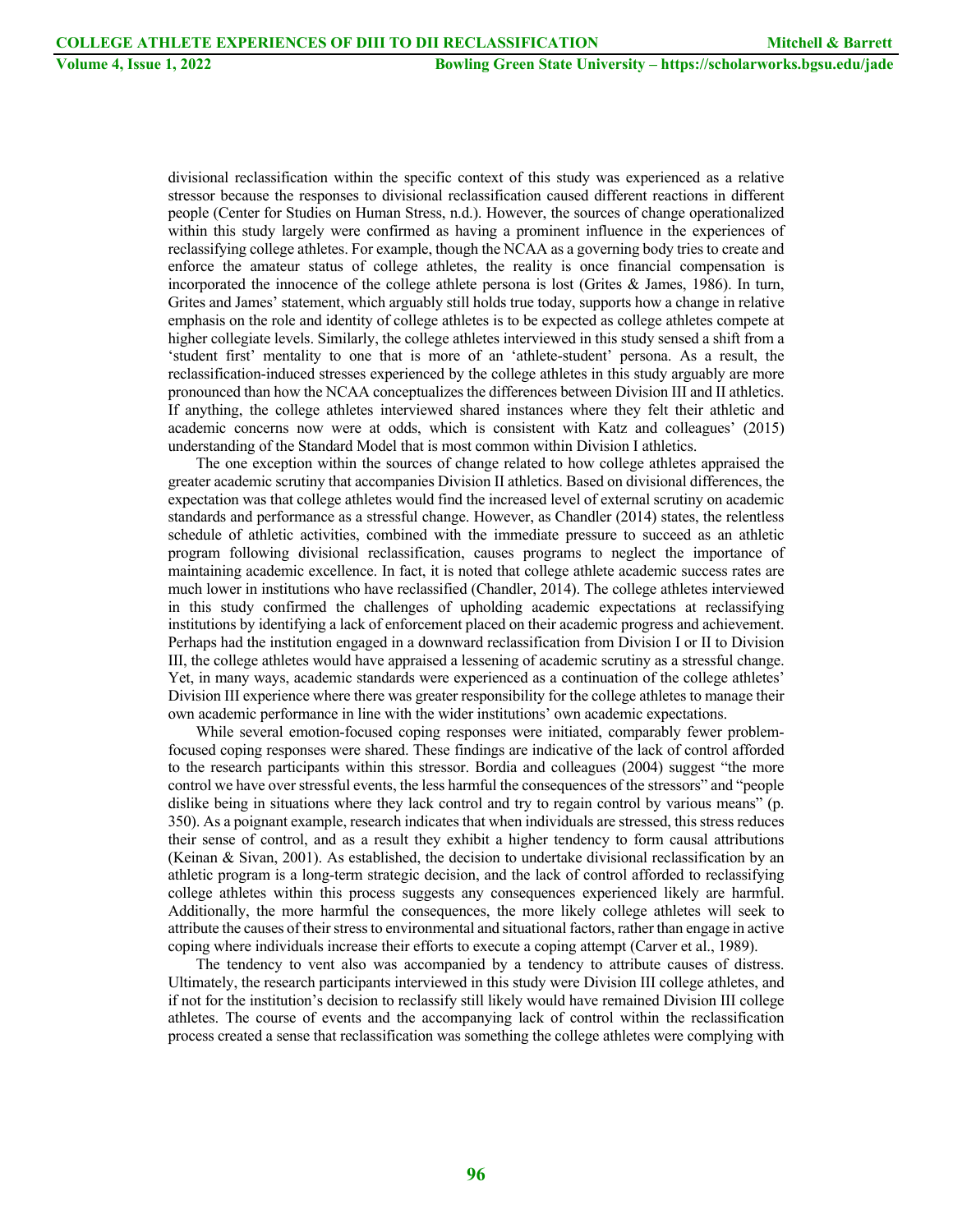– as opposed to something the college athletes navigated willfully. One quote by a college athlete clearly articulates this sentiment:

A lot of the players, they were like, yeah, we didn't sign up for this. We haven't got an off day in a minute. It's just a lot that they're asking for us. And then to travel these long distances and get blown out. It was I guess; it was sometimes hard.

Importantly, the college athletes at MSU were asked to reclassify on an expedited schedule, which meant the athletic program did not exercise an exploratory year and began competing at the Division II level immediately following the attainment of provisional membership. While this decision was not appraised as stressful by the college athletes interviewed and was grounded in valid situational factors, an exploratory year where college athletes were prepared for the changes may have reduced the tendency to vent and attribute their distress. Specifically, proactive coping, which are "efforts undertaken in advance of a potentially stressful event to prevent it or to modify its form before it occurs" (Aspinwall & Taylor, 1997, p. 417), can minimize the degree of stress experienced during a stressful event (Hobfoll, 1989).

#### **Practical Implications**

To better equip college athletes with the resources they need to make the reclassification process less stressful, institutions should provide more support services to reclassifying college athletes that will encourage them to engage in more problem-focused coping. For instance, campus-wide resources may not be perceived as an effective and valuable resource for college athletes because they may lack an awareness and appreciation of the unique demands of college athletes. Moreover, as upward reclassifications shift the emphasis of the college athlete dual identity (i.e., from studentathlete to athlete-student), this may create even more justification for specialist, athletics-specific support services for college athletes. As examples, short-term support for the reclassifying athletes could be offered during the transition period such as the availability of sport psychologists to overcome any problems college athletes foresee or experience with the program's as well as their own newfound status in Division II. The role of an exploratory year within the reclassification process also is a phenomenon that justifies further empirical investigation to determine the suitability of this time and space for more proactive coping efforts. For instance, this time could be used to better assist college athletes in determining whether a move to Division II athletics is the right move from a holistic standpoint (i.e., athletically, academically, socially, etc.), whether that be through assessment tools or more extensive discussions with coaches and administrators.

#### **Limitations**

A limitation of this study was the possible tendency of research participants to be sensitizers (i.e., the research participants tended to "overinterpret potential threat and conflict;" Altrocchi et al., 1960, p. 67). In other words, the college athletes who responded favorably to participating in the interviews may have felt compelled to do so because they were experiencing stress and wanted to talk about it. Furthermore, since the study used chain referral sampling, the research participants may have referred other college athletes they knew also were struggling with the transition (i.e., sensitizers referring to sensitizers). Attempts were made to mitigate an over-sampling of this population by actively recruiting a diverse sub-set of college athletes within the initial group of college athletes that began the chain referral process (e.g., male versus female and individual versus team sports). However, the chain referral process produced a sample whereby college athletes of individual sports were underrepresented, which is acknowledged as a further limitation of this study.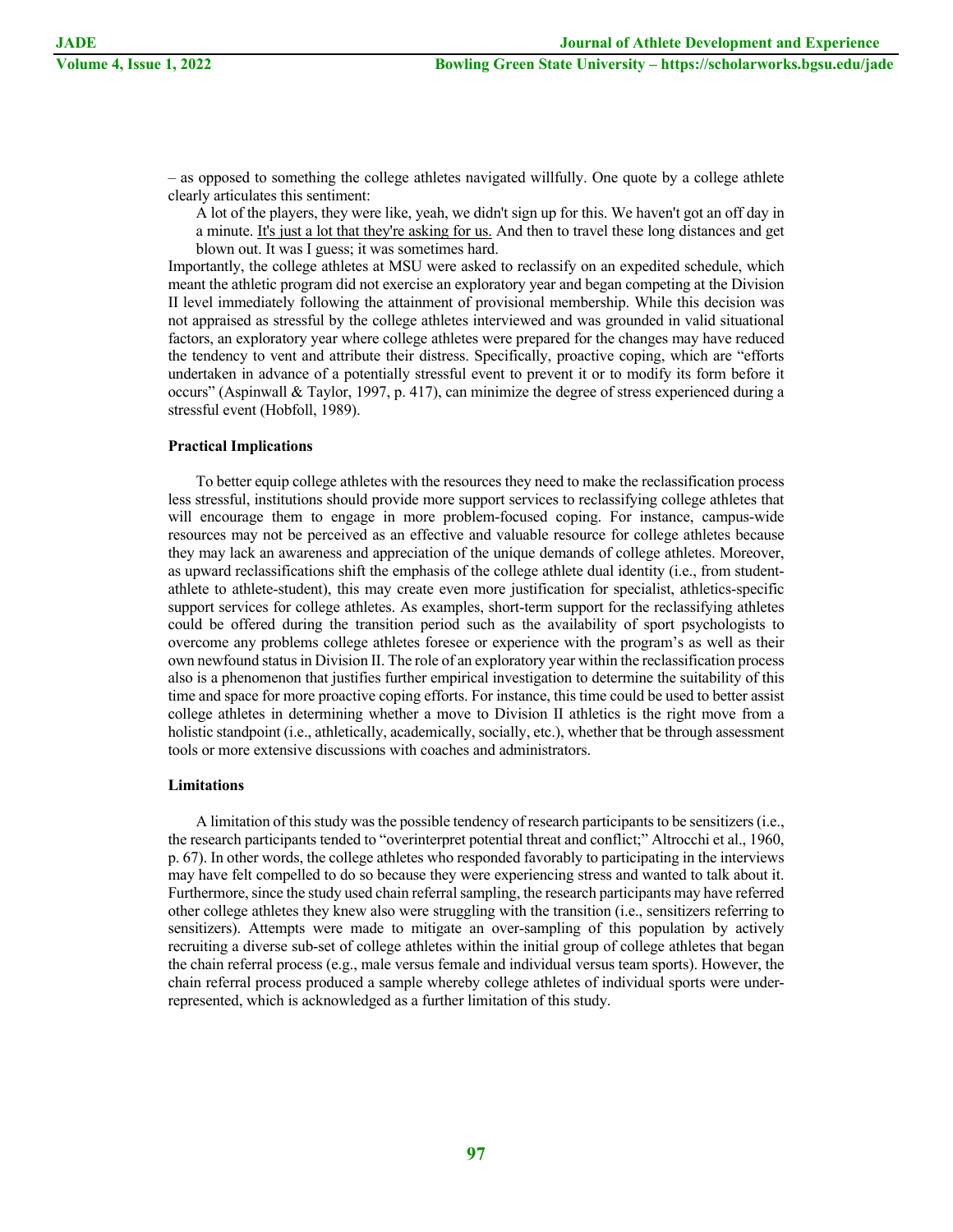#### **Conclusion**

This study sought to provide an understanding of the experiences of reclassifying college athletes in appraising and coping with the stresses that accompany a transition from Division III to Division II athletics. The findings of this study reveal multiple stressors or instances where changes to routines, schedules, and expectations presented stress for college athletes. The Brief COPE proved useful in making sense of the coping responses. Specifically, while most of the research participants openly disclosed instances of emotion-focused coping (i.e., they were managing feelings of anxiety, fear, and dread), there were instances, albeit less common, where college athletes shared problem-focused coping responses (i.e., they worked proactively to provide a solution to the problems, such as accepting the stressful changes). And as mentioned, the tendency to vent emotional distress perhaps was a result of the lack of control afforded to college athletes in the wider reclassification process.

While this study used exclusively qualitative methods, further research could be conducted on the experiences of reclassifying college athletes through more quantitative measures (i.e., surveys). For example, a larger and more representative sample could yield important findings and allow for comparisons between key variables such as gender, race, sport, sport type, and class standing. Another method of inquiry on this subject that could be beneficial to future research is a multiple case study approach. For instance, research that compares and contrasts the experiences of college athletes at multiple institutions could produce more generalizable findings that could be applied with greater confidence to alternative settings. Ultimately, more research is needed to better establish the experiences of reclassifying college athletes, which can be used as a knowledge base for future decisions that stand to impact the short-term experiences of reclassifying college athletes in a longterm reclassification process.

#### **References**

- Adams, W. C. (2015). Conducting semi-structured interviews. In K. E. Newcomer, H. P. Hatry, & J. S. Wholey (Eds.), *Handbook of Practical Program Evaluation*. Hoboken, NJ: John Wiley and Sons (pp. 492-505).
- Altrocchi, J., Parsons, O. A., & Dickoff, H. (1960). Changes in self-ideal discrepancy in repressors and sensitizers. *The Journal of Abnormal and Social Psychology*, *61*(1), 67-72. https://doi.org/10.1037/h0044339
- Aspinwall, L. G. & Taylor, S. E. (1997). A stitch in time: Self-regulation and proactive coping. *Psychological Bulletin, 121*(3), 417-436. https://doi.org/10.1037/0033-2909.121.3.417
- Biernacki, P. & Waldorf, D. (1981). Snowball sampling: Problems and techniques of chain referral sampling. *Sociological Methods & Research*, *10*(2), 141-163. https://doi.org/10.1177/004912418101000205
- Bordia, P., Hobman, E., Jones, E., Gallois, C., & Callan, V. J. (2004). Uncertainty during organizational change: Types, consequences, and management strategies. *Journal of Business and Psychology*, *18*(4), 507-532. https://doi.org/10.1023/B:JOBU.0000028449.99127.f7
- California Baptist University Athletics. (2018, July 13). *CBU accepted into NCAA Division I reclassification* [Press release]. https://cbulancers.com/news/2018/7/13/general-cbu-acceptedinto-ncaa-division-i-reclassification.aspx
- Carver, C. S. (1997). You want to measure coping but your protocol's too long: Consider the brief COPE. *International Journal of Behavioral Medicine*, *4*(1), 92-100. https://doi.org/10.1207/s15327558ijbm0401\_6
- Carver, C. S., Scheier, M. F., & Weintraub, J. K. (1989). Assessing coping strategies: A theoretically based approach. *Journal of Personality and Social Psychology*, *56*(2), 267-283. https://doi.org/10.1037/0022-3514.56.2.267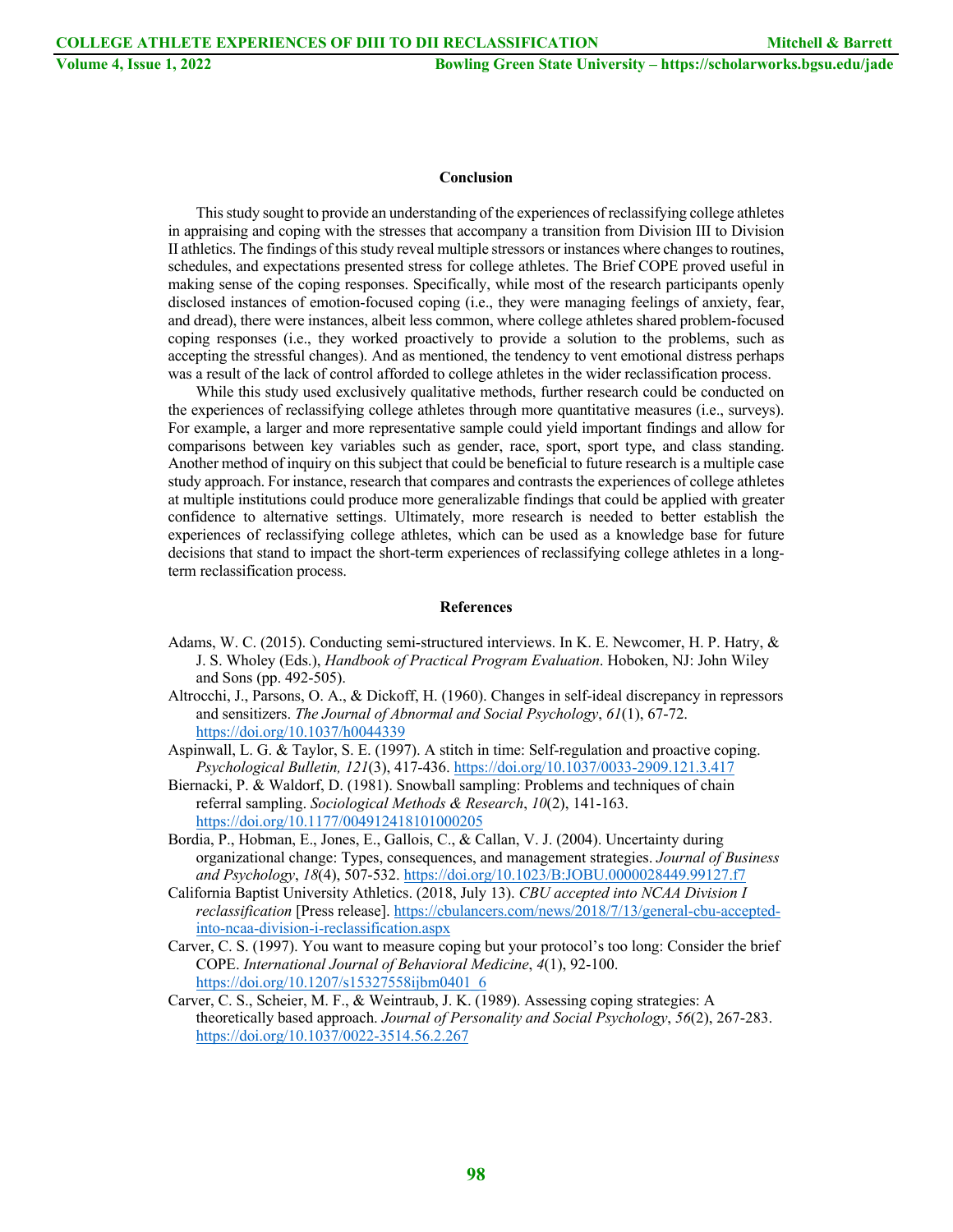- Centre for Studies on Human Stress (n.d.). *Stressors*. https://humanstress.ca/stress/what-isstress/stressors/
- Chandler, J. I. (2014). *The impact of NCAA reclassification on academic success rates* (Order No. 3580927) [Doctoral dissertation, Sam Houston State University]. ProQuest Dissertations Publishing.
- Covell, D., & Barr, C.A. (2010). *Managing intercollegiate athletics*. Scottsdale, AZ: Holcomb Hathaway.
- Cutler, B. A., & Dwyer, B. (2020). Student-athlete perceptions of stress, support, and seeking mental health services. *Journal of Issues in Intercollegiate Athletics, 13*, 206-226. http://csrijiia.org/wp-content/uploads/2020/06/RA\_2020\_10.pdf
- Drew, J. L. (2019). *Providing adequate financial support to Division II college athletes to reduce financial inequality: A qualitative case study of Division II student athlete scholarship inequality* (Order No. 22620365) [Doctoral dissertation, Northcentral University]. ProQuest Dissertations Publishing.
- Dixie State University Athletics. (2020, July 1). *Dixie State joins the WAC and begins NCAA D-I transition* [Press release]. https://dixiestateathletics.com/news/2020/7/1/general-its-officialdixie-state-joins-the-wac-and-begins-ncaa-d-i-transition.aspx
- Dwyer, B., Eddy, T., Havard, C., & Braa, L. (2010). Stakeholder perceptions of an athletic program's reclassification from NCAA Division II to NCAA Division I (FCS) membership: A case study. *Journal of Issues in Intercollegiate Athletics, 3,* 76-97.
- Etzel, E. F. (2006). Understanding and promoting college college athlete health: Essential issues for student affairs professionals. *NASPA Journal, 43*(3), 518-546. https://doi.org/10.2202/1949-6605.1682
- Folkman, S. & Lazarus, R. S. (1980). An analysis of coping in a middle-aged community sample. *Journal of Health and Social Behavior, 21*(3), 219-239. https://doi.org/10.2307/2136617
- Gayles, J. G. & Baker, A. R. (2015). Opportunities and challenges for first-year college athletes transitioning from high school to college. *New Directions for Student Leadership, 147*, 43-51. https://doi.org/10.1002/yd.20142
- Grites, T. J. & James, G. L. (1986). Division III: Another ballgame. *NACADA Journal*, *6*(1), 23- 26. https://doi.org/10.12930/0271-9517-6.1.23
- Hobfoll, S. E. (1989). Conservation of resources: a new attempt at conceptualizing stress. *American Psychologist*, *44*(3), 513. https://doi.org/10.1037//0003-066x.44.3.513
- Joffe, H. (2012). Thematic analysis. In D. Harper & A. Thompson (Eds.), *Qualitative research methods in mental health and psychotherapy*. Chichester, England: Wiley-Blackwell (pp. 209- 223).
- Jolly, J. C. (2008). Raising the question #9 is the college athlete population unique? And why should we care? *Communication Education*, *57*(1), 145-151. https://doi.org/10.1080/03634520701613676
- Judge, T. A., Thoresen, C. J., Pucik, V., & Welbourne, T. M. (1999). Managerial coping with organizational change: A dispositional perspective. *Journal of Applied Psychology*, *84*(1), 107. https://doi.org/10.1037/0021-9010.84.1.107
- Katz, M., Pfleegor, A. G., Schaeperkoetter, C., & Bass, J. (2015). Factors for success in NCAA Division III athletics. *Journal of Issues in Intercollegiate Athletics*, *8*, 102-122. http://csrijiia.org/old/documents/publications/research\_articles/2015/JIIA\_2015\_8\_6\_Factors\_in\_Succe ss\_NCAA\_DIII.pdf
- Keinan, G. & Sivan, D. (2001). The effects of stress and desire for control on the formation of causal attributions. *Journal of Research in Personality*, *35*(2), 127-137. https://doi.org/10.1006/jrpe.2000.2301
- Kissinger, D. B., Newman, R. E., & Miller, M. T. (2015, February 27). *Hope, trust, and dreaming big: College athlete identity and athletic divisional reclassification* [Paper presentation].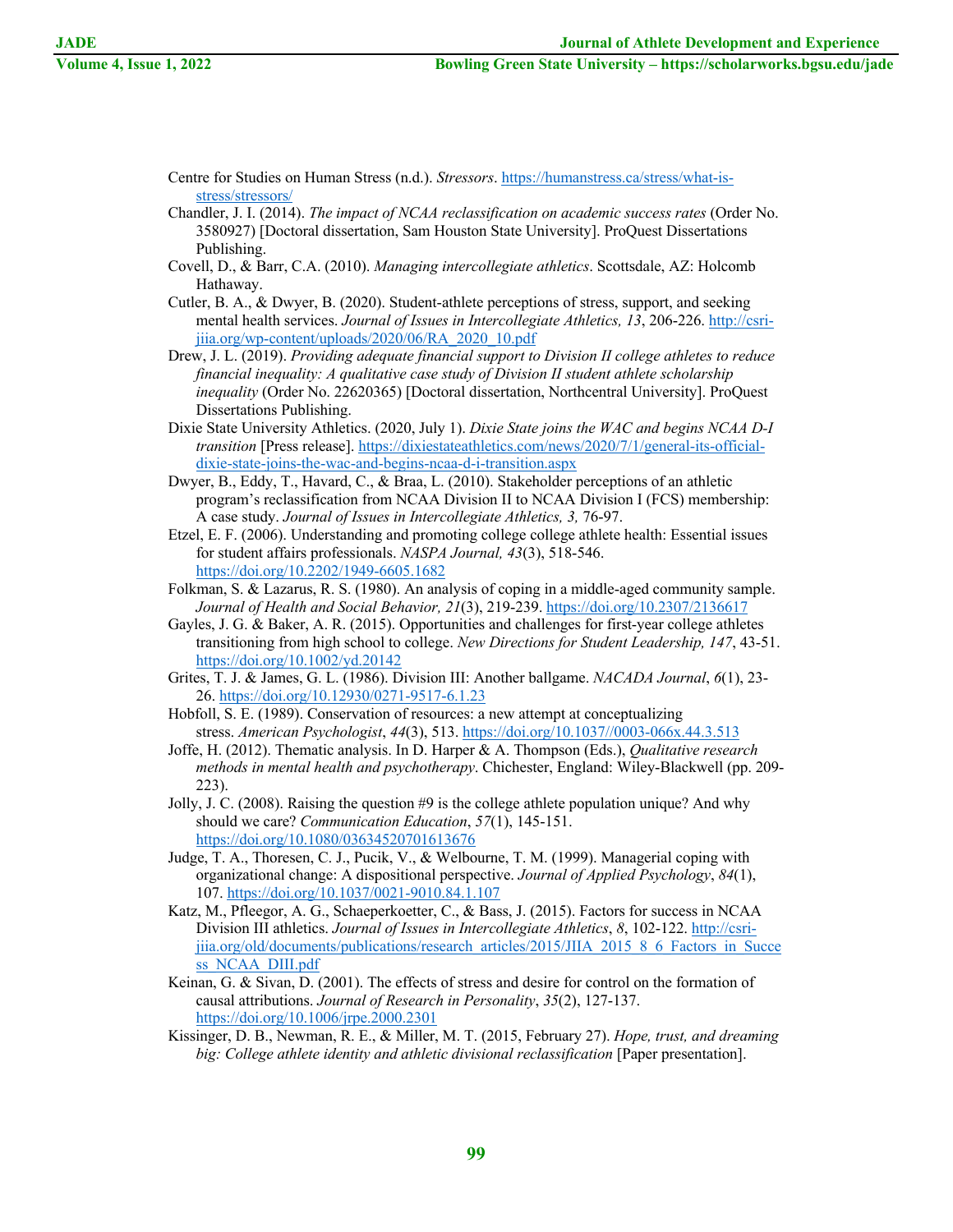df

**Volume 4, Issue 1, 2022 Bowling Green State University – https://scholarworks.bgsu.edu/jade**

Annual Meeting of the Eastern Educational Research Association, Sarasota, FL, United States. https://files.eric.ed.gov/fulltext/ED557792.pdf

Lazarus, R. S. (1966). *Psychological stress and the coping process*. New York, NY: McGraw-Hill.

Lazarus, R. S. (1993). Coping theory and research: Past, present, future. *Psychosomatic Medicine, 55*, 234-247. https://doi.org/10.1097/00006842-199305000-00002

Lazarus, R. S. & Folkman, S. (1974). *Stress, appraisal, and coping*. Springer.

- Love, S. M. (2018). *Athletic and academic identity, motivation and success: An examination of DIII college athletes.* [Master's thesis, Virginia Commonwealth University]. VCU Scholars Compass. https://doi.org/10.25772/1VMP-6923
- Madrigal, L. & Robbins, J. E. (2020). College athlete stress: An examination in United States Collegiate Athletics. *Journal for the Study of Sports and Athletes in Education*, *14*(2), 123- 139. https://doi.org/10.1080/19357397.2020.1774261
- Nassaji, H. (2015). Qualitative and descriptive research: Data types versus data analysis. *Language Teaching Research, 19*(2), 129-132. https://doi.org/10.1177/1362168815572747

National Collegiate Athletic Association. (2014). *Mind, body and sport: Understanding and supporting college athlete mental wellness*. http://www.ncaapublications.com/productdownloads/MindBodySport.pdf

National Collegiate Athletic Association. (2020a). *2021 application for NCAA Division II membership.*

https://ncaaorg.s3.amazonaws.com/membership/d2/2021D2Mem\_ApplicationInstructions.pdf

National Collegiate Athletic Association. (2020b). *GOALS study: Understanding the college athlete experience.* 

https://ncaaorg.s3.amazonaws.com/research/goals/2020AWRES\_GOALS2020con.pdf National Collegiate Athletic Association. (n.d.a). *Our three divisions.*

https://www.ncaa.org/about/resources/media-center/ncaa-101/our-three-divisions

- National Collegiate Athletic Association. (n.d.b). *Division III philosophy statement.* https://www.ncaa.org/governance/division-iii-philosophy-statement
- National Collegiate Athletic Association. (n.d.c). *Division II philosophy statement*. http://www.ncaa.org/governance/division-ii-philosophy-statement
- National Collegiate Athletic Association. (n.d.d). *Time management: What Division III college athletes should expect.* https://ncaaorg.s3.amazonaws.com/research/goals/Jul2020D3Res\_TimeDemandsResources.p

National Collegiate Athletic Association. (n.d.e). *What you need to know about countable athletically related activities.*

https://ncaaorg.s3.amazonaws.com/about/d2/ed\_res/D2\_CARAQuickTips.pdf

- National Collegiate Athletic Association. (n.d.f). *What guidance counselors and H.S./club coaches need to know*. https://www.ncaa.org/about/what-guidance-counselors-and-hs/club-coachesneed-know
- National Collegiate Athletic Association. (n.d.g). *Staying on track to graduate*. https://www.ncaa.org/student-athletes/current/staying-track-graduate
- Pinkerton, R. S., Hinz, L. D., & Barrow, J. C. (1989). The college athlete: Psychological considerations and interventions. *Journal of American College Health*, *37*(5), 218-226. https://doi.org/10.1080/07448481.1989.9939063
- Rahman, H. A., Issa, W. B., & Naing, L. (2021). Psychometric properties of brief-COPE inventory among nurses. *BMC Nursing*, *20*(1), 1-7. https://doi.org/10.1186/s12912-021-00592-5

Robinson, O. & Griffiths, A. (2005). Coping with the stress of transformational change in a government department. *The Journal of Applied Behavioral Science, 41*(2), 204-221. https://doi.org/10.1177/0021886304270336